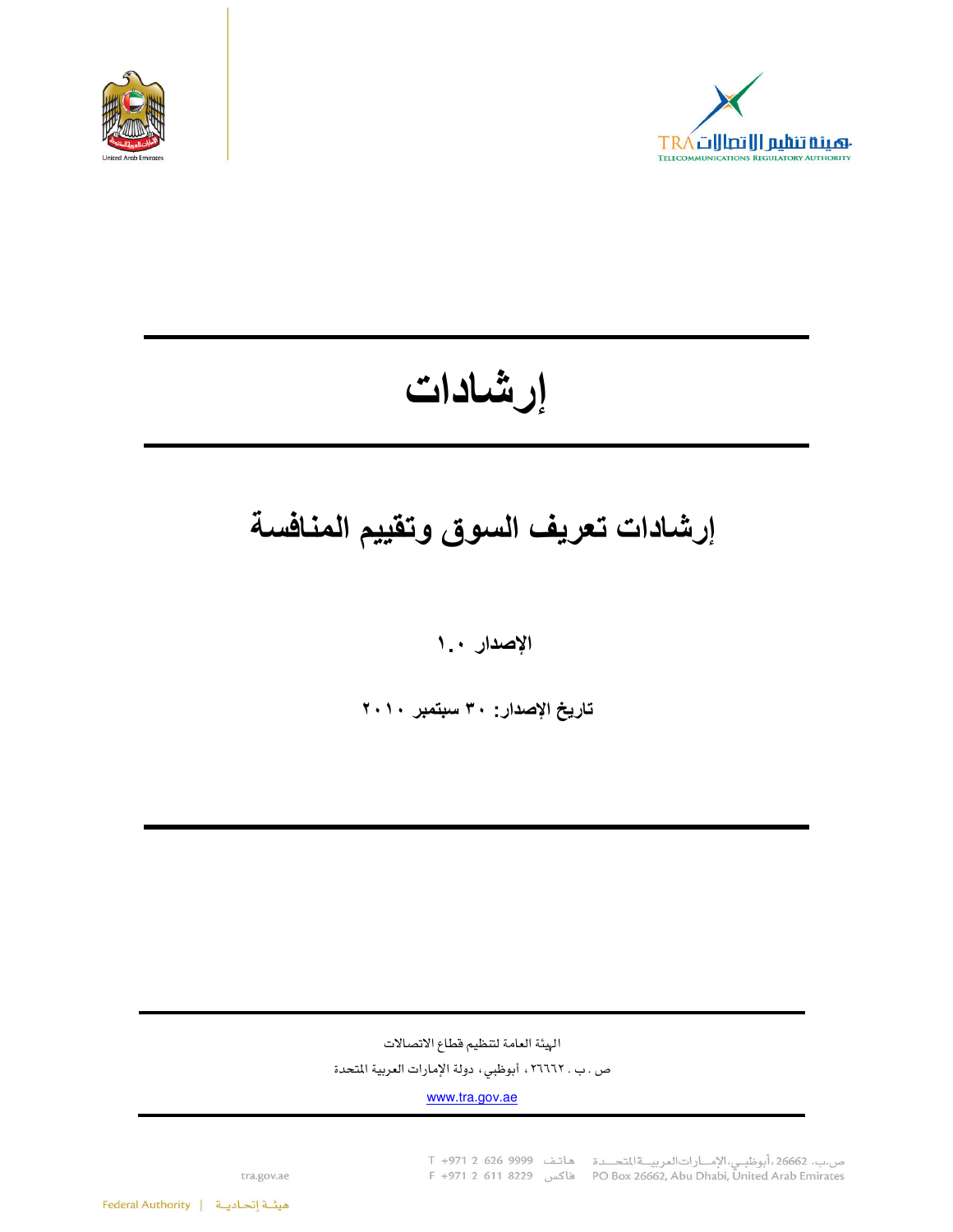



## الإصدارات

| سبب الإصدار             | تاريخ الإصدار  | الإصدار |
|-------------------------|----------------|---------|
| <sub>ا</sub> إصدار أولي | ۳۰ سبتمبر ۲۰۱۰ |         |
|                         |                |         |
|                         |                |         |
|                         |                |         |
|                         |                |         |
|                         |                |         |
|                         |                |         |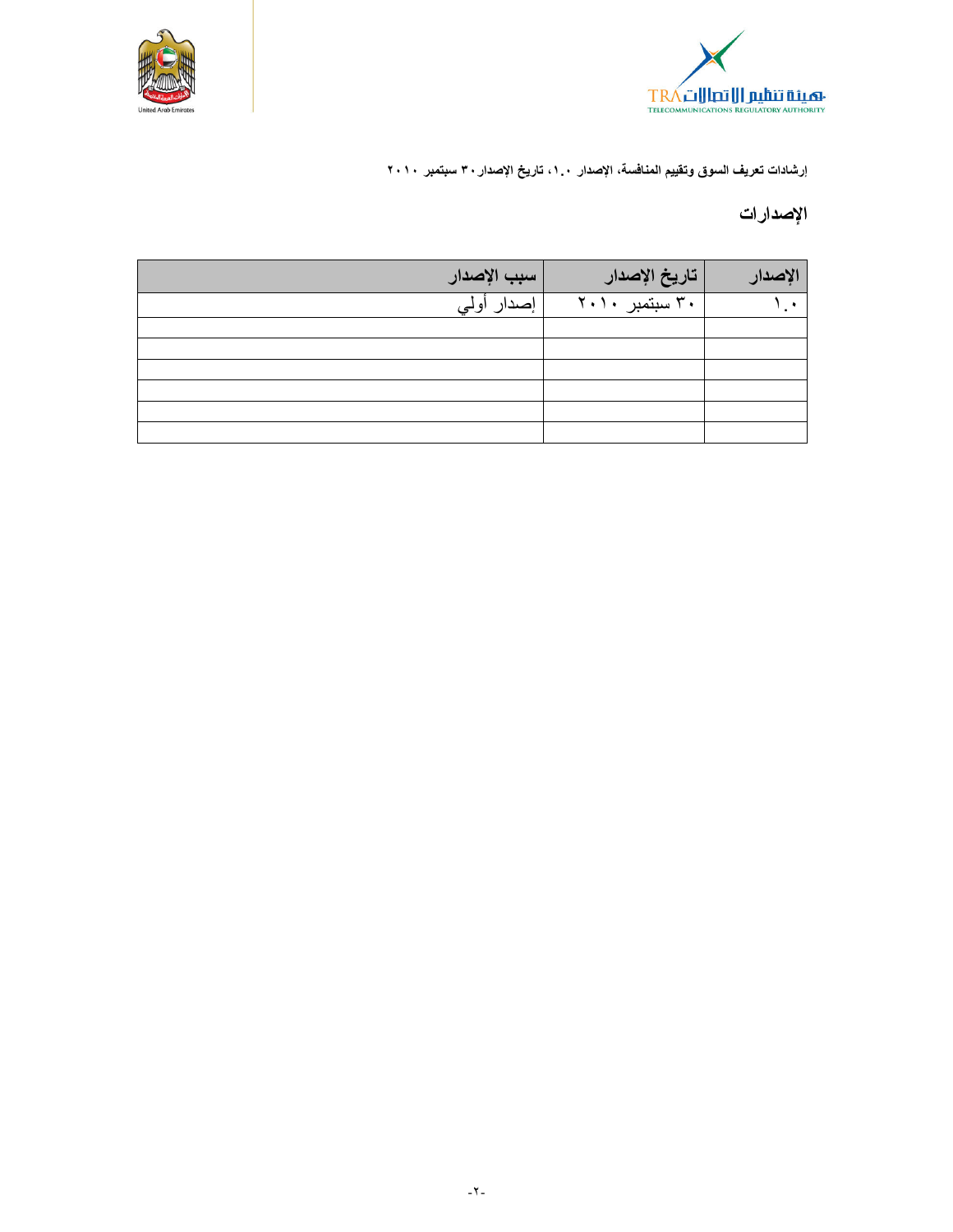



## قائمة المحتويات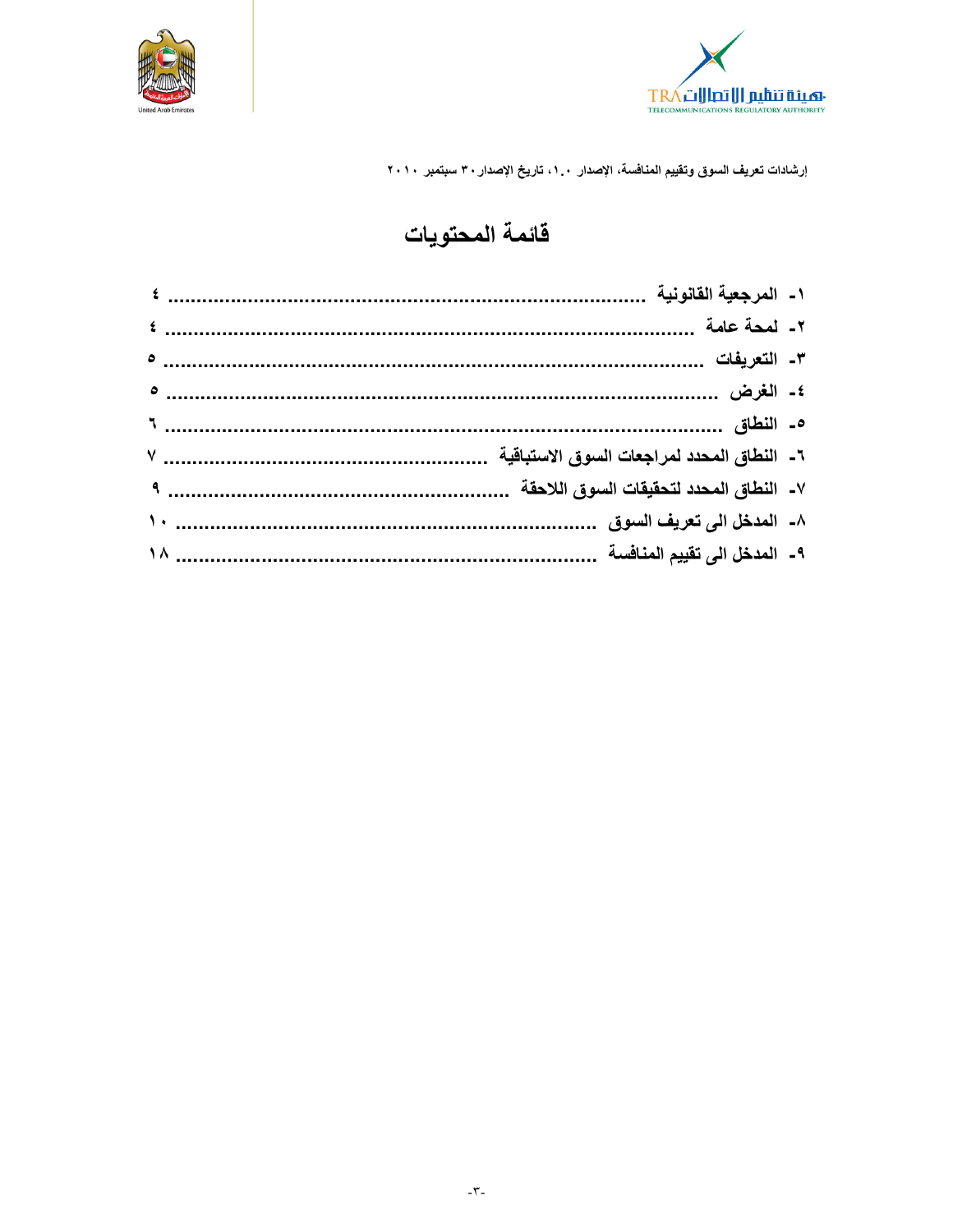



#### المر جعية القانو نية  $-1$

- تقضبي المادة ١٢ من المرسوم بقانون اتحادي رقم (٣) لسنة ٢٠٠٣ وتعديلاته ("قانون  $\lambda$   $\lambda$ الاتصالات") بنأسبس هيئــة تنظـيم الاتصــالات ("الـهيئــة") بوصــفها الـهيئــة المختصــة بالإشراف على قطاع الاتصالات في دولة الإمار ات العربية المتحدة.
- إضـافة إلـى ذلك، تنص المـادة ١٤ (٤) من المرسـوم بقـانون اتحـادي رقم (٥) لسنة  $Y-1$ ٢٠٠٨، والمتضمن تعديل أحكام المرسوم بقانون اتحادي رقم (٣) لسنة ٢٠٠٣، تحديدا على منح الهيئة سلطة إصدار الأنظمة والتعليمات والقرارات والإجراءات، و "تنظيم والتأكد من المنافسة في قطاع الاتصالات ....."

#### لمحة عامة  $-7$

- في ٣٠ ديسمبر ٢٠٠٩، ووفقا للتعديل اللاحق في ٣٠ سبتمبر ٢٠١٠، أصدرت هيئة  $\lambda$   $-\lambda$ تنظيم الاتصمالات إطبار المنافسة الخباص بهبا لتشجيع وحمايبة المنافسة في قطباع الاتصالات في دولة الإمارات العربية المتحدة من خلال التدخل الاستباقي واللاحق. ويتألف هذا الإطار من ثلاث أدوات تنظيمية:
- السياســة التنظيميــة لتـدابير حمايــة المنافســة، الإصــدار ١.١ ("تـدابير حمايــة المنافسة").
- السياسة التنظيمية للتدابير الاستباقية لحماية المنافسة ، الإصدار ١.١ ("التدابير  $\bullet$ الاستباقية لحماية المنافسة").
- الإجـراءات التنظيميـــة للتــدابير اللاحقـــة لحمايـــة المنافســـة ، الإصـــدار ١.١ ("التدابير اللاحقة لحماية المنافسة")
- تحدد تدابير حمايـة المنافسـة المبـادئ العامـة لتعريف السوق وتقدم أمثلـة علـى كل من  $Y-Y$ الاتفاقيات المضادة للمنافسة وإساءة استخدام قوة السوق كما حددت شروط الإعفاءات التي يمكن تطبيقها على هذه الاتفاقيات المضادة للمنافسة وإساءات استخدام قوة السوق.
- تحـدد التـداببر الاسـتباقبـة لـحمابــة المنافســة الأســاس لاســتحداث المز بــد مــن التــداببر  $\mathbf{r}$ - $\mathbf{r}$ الاسـتباقية أو تكييـف أو إزالــة التـدابير الاسـتباقية الموجـودة والمشـمولـة فـي الإطــار التنظيمي، كلما قررت الهيئة أن هناك حاجة لذلك.
- تحدد التدابير اللاحقة لحمايـة المنافسـة العمليـات والإجـراءات التـى تمكّن الـهيئـة مـن  $\S$  -  $\Upsilon$ معالجة إدعاءات محددة بوجود سلوك منافي للمنافسة على أساس كل حالة على حده.

١ تمت هذه التحديلات التي أجريت في ٣٠ سبتمبر لتوضيح تعريفات معينة.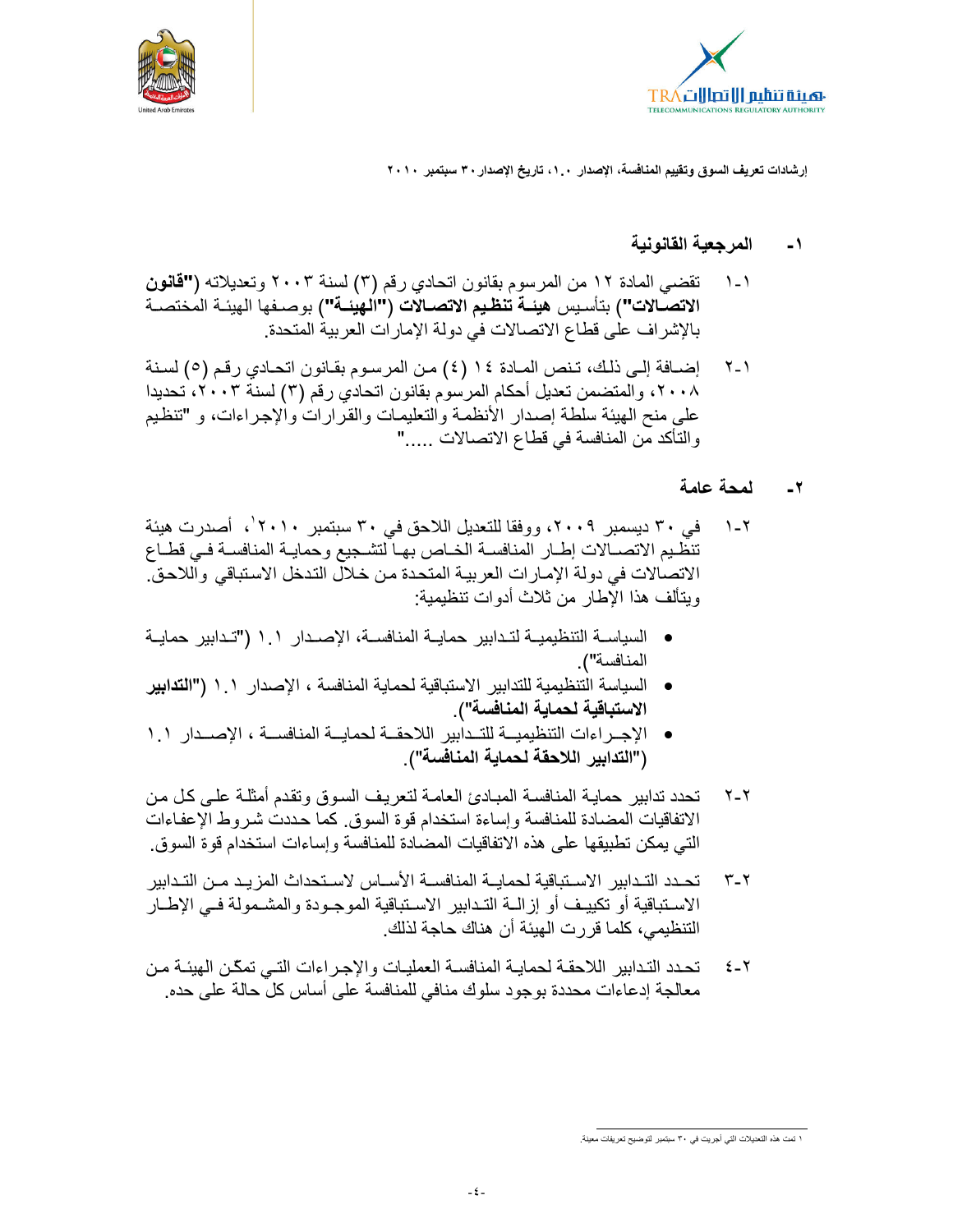



#### التعريفات  $-\tau$

المصطلحات والكلمات والعبارات المستخدمة في هذه الإرشادات تحمل نفس المعاني  $\lambda - \tau$ المخصصة لها في تدابير حماية المنافسة إلا إذا نصت هذه الإرشادات صراحة على خلاف ذلك، أو اقتضبي السياق الذي تستخدم فيه هذه المصطلحات والكلمات والعبارات في هذه الإرشادات خلاف ذلك.

#### الغرض  $-\epsilon$

- تماشيا مع المادة ٤ من تدابير حماية المنافسة و المادة ٤-٢ من التدابير الاستباقية لحماية  $1 - 2$ المنافسة، يتلخص الغرض من هذه الإرشادات في تحديد مجموعة من المبادئ الشاملة التي تعتز م الهيئة تطبيقها فيما يلي:
- تحديد الأسواق المعنية في قطاع الاتصـالات بدولـة الإمـارات العربيـة المتحدة لغرض المراجعة الاستباقية للسوق و/أو التحقيقات اللاحقة في المنافسة.
	- إجراء تقييم للمنافسة في هذه الأسواق المعنية.
- أصدرت الهيئة هذه الإرشادات لتكون بمثابة الإطار الإرشادي للهيئة وللجهات ذات  $Y - 2$ العلاقة وغيرها من أصحاب المصلحة المعنيين ومن هنا، تتوقع الهيئة أن تتبع هذا الإرشادات في عملية تعريف السوق أو عند إجراء تقييم المنافسة. ومع ذلك، لا تستطيع الهيئة التنبؤ بكافة ظروف السوق مسبقاً، ولذلك فإنها تحتفظ بحقها في أن تحيد عن هذه الإرشادات كلما رأت الهيئة أن الظروف تبرر مثل هذا التصـرف. ۖ وإذا رأت المهيئـة أن من الملائم أن تحيد عن هذه الإرشادات، ستعمل الهيئة على تحديد أسباب ذلك في حينـه على أساس كل حالة على حده.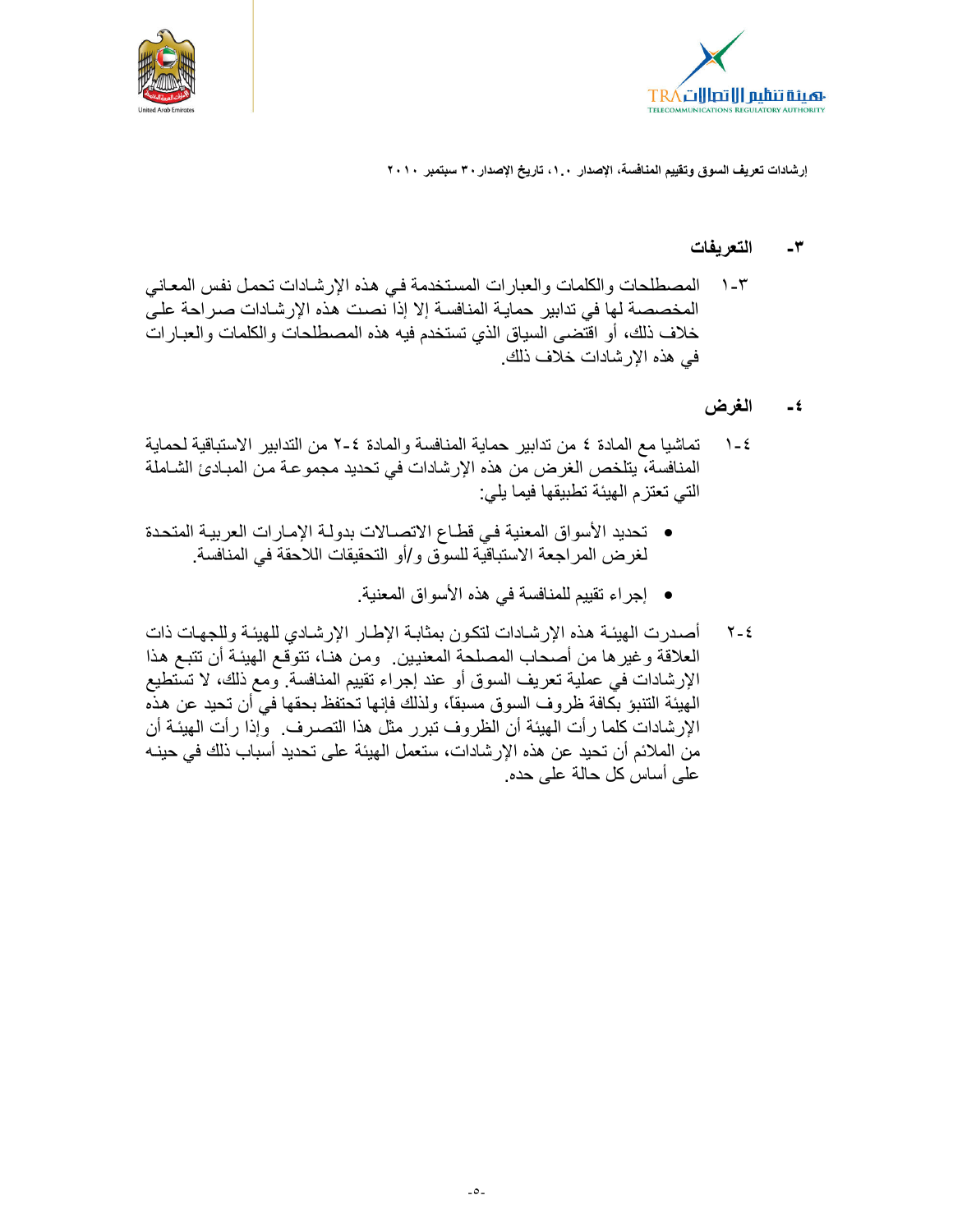



#### النطاق  $\overline{\phantom{a}}$

- ستستخدم الهيئــة هـذه الإرشــادات لأغـراض اسـتباقية وأغـراض لاحقـة. وفـي حـين أن  $1 - 0$ المبادئ الَّتي ستطبقها الهيئة في الحالات الاستباقية والحالات اللاحقة هي ذاتَّها، إلا أن التطبيق هذه المبـادئ قد يختلـف ممـا يعكس الطبيعـة المختلفـة للمر اجعـات السـوقية الاستباقية وتحقيقات المنافسة اللاحقة. فعلى سبيل المثـال، عند إجراء مراجعـة سـوقية استباقية بهدف تحديد مـا إذا كـان مـن الملائـم المحافظـة علـى الالتز امـات الاسـتباقية أو توسيعها أو سحبها، و/أو استحداث التزامات إضافية، ستتبنى الهيئة نظرة استشرافية للسوق المعنيـة وسـتأخذ بعـين الاعتبـار كيـف يمكـن أن تتطـور المنافسـة طـوال فتـرة المراجعة. وفي المقابل، تُنفذ تحقيقات المنافسة اللاحقة استجابة لاهتمامات محددة أو إدعاءات تتعلق بسلوك محتمل منافى للتنافسية وهي بذلك استرجاعية بطبيعتها (أي ذات أثر رجعي).
- ٢-٥ كمـا هـو موضـح فـي الشكل ١ أدنـاه، سنتضـمن كـلا مـن مراجعـات السـوق الاسـتباقية وتحقيقات المنافسة اللاحقة مجموعة متشابهة من الخطوات وإن كانت العمليات التي تتم ضمن هذه الخطوات مختلفة \_ ففي مراجعة السوق الاستباقية، يجب أن تتم الخطوات الثلاث (تعريف السوق، وتقييم المنافسة، وتصميم المعالجة) بالتسلسل، وتعتبر الهيئة أنه من المهم الحصول على معطيات من الجهات المعنية بشأن هذه الخطوات. وكحد أدني، ستسعى الهيئة بناءً على ذلك للتشاور مع الأطراف المعنية بعد الانتهاء من خطوات كل من تعريف السوق وتقييم المنافسة من مراجعتها.
- فـي المقابـل، وكمـا يظهـر الشـكل ١- أيضــا، لأن تركيـز التحقيقـات التنافسـية اللاحقـة  $r_{-}$ ستَتَضمن على الأرجح اهتماما أو إدعاء للسلوك المضاد للتنافسية في نقطة محددة من الوقت، لتثبت أي إساءة في استخدام قوة السوق، تحتاج الهيئة التأكيد على أنه تم إدخال ممار سة مضادة للتنافسية في سوق محدد لخدمة الهيئة أو المنتجات ذات الصلة من قبل أي جهة مع قوة السوق في ذلك السوق. ولذلك، سوف تقوم الهيئة بـإجراء تمريناتهـا على تعريف السوق، وتقييم المنافسة، والمعالجة في أن واحد بينما تجري تقييما للسلوك المحتمل المضاد للمنافسة وقد تقوم الهيئة بالتشاور حول نتائجها فيما يتعلق بالتحقيقات اللاحقة بناء على مدى التحقيق والمضامين المحتملة لأى معالجات مرتبطة بها.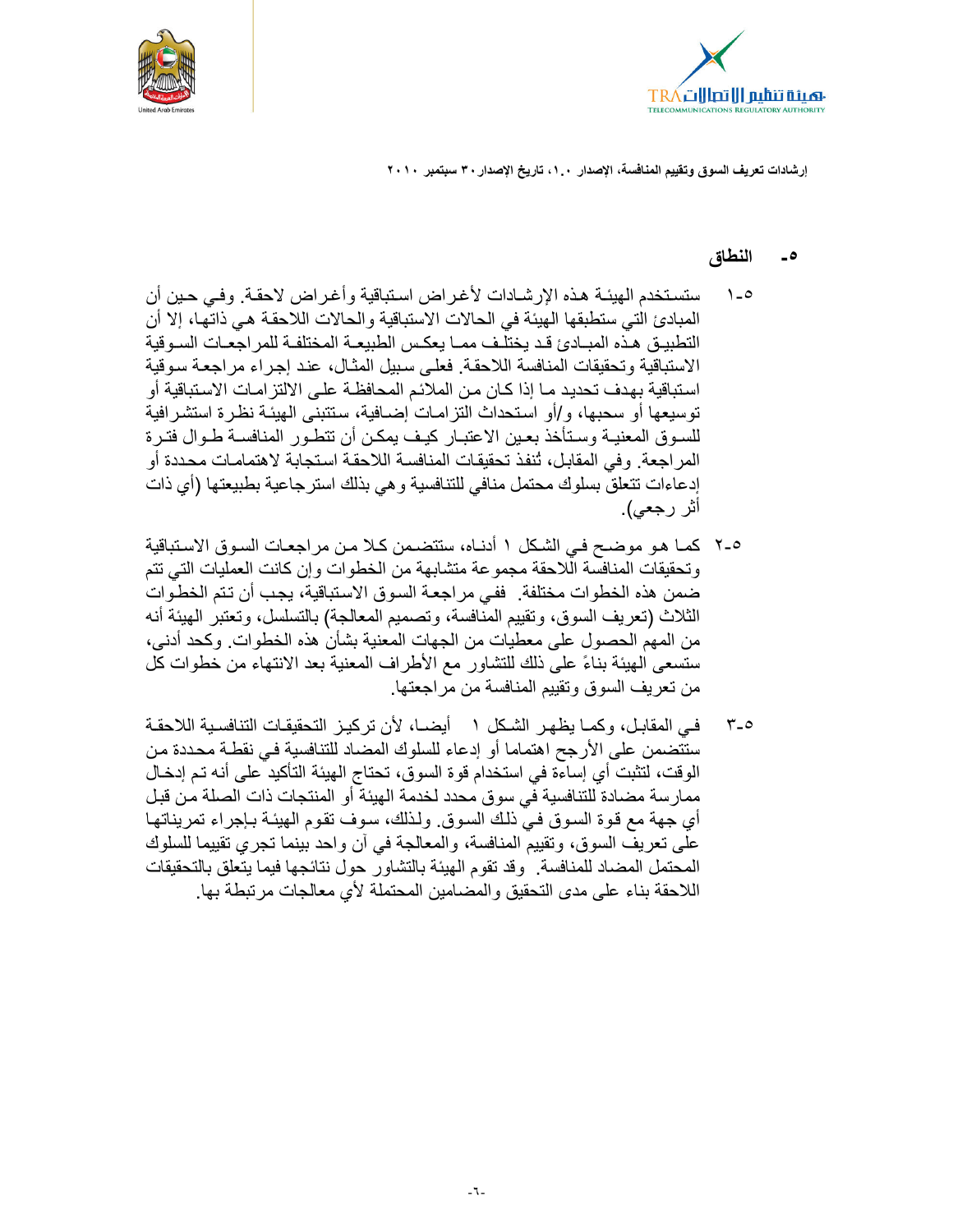





## الشكل ١: تطبيق الإرشادات في الظروف السابقة واللاحقة

#### النطاق المحدد لمراجعات السوق الاستباقية  $-7$

- إتباعـًا للمـادة ٦-١ مـن التـدابير الاسـتباقية لـحمايــة المنافســة "قـد تكـو ن أي جـهـات بـتم  $1 - 7$ تحديدها بأنها تمتلك قوة السوق في سوق معنية خاضعة لالتزامات استباقية إضـافة إلـي تلك الالتزامات المطبقة بموجب الإطار التنظيمي في وقت التحديد". وعلاوة عليه، و بموجب المادة ٦-٢ من التدابير اللاحقة لحماية المنافسة: "تعتمد طبيعة هذه الالتز امات الإضافية على نتيجة تقييم مستوى المنافسة في السوق المعنية".
- لأغراض استباقية، ستكون أهداف تمرين مراجعة السوق هي تحديد ما إذا كانت الجهة  $Y - 7$ التيي تمتلك قوة السوق فيي وقت وخلال الفترة المغطاة بالمراجعة قادرة علىي إساءة استخدام قو تها السو قبة \_ وستكون نقطة البدابة للمر اجعة السو قبة الاستباقية هي تمر بن تعريف السوق حيث تتوقع الهيئة أن تبدأ بمجموعة موسعة من خدمات الاتصــالات أو المنتجات ذات الصلة، وبعدها تُطبق المبادئ الـواردة فـي هذه الإرشـادات لتحديد مـا إذا كان يجب إجراء المزيد من الفصل بين مجموعة خدمات الاتصــالات أو المنتجـات ذات الصلة أو تجميعها كسوق معنية، مـع مراعـاة اختبـار الماديـة المذكور فـي القسم ٨-٢٠ من هذه الار شادات
- عقب الانتهاء من تمرين تعريف السوق الاستباقي، ستنفذ الهيئة تقييما للمنافسة لكل من  $r - 7$ الأسواق المعنية المحددة لتقييم فعالية المنافسة في كل من هذه الأسواق المعنيـة ولتحديـد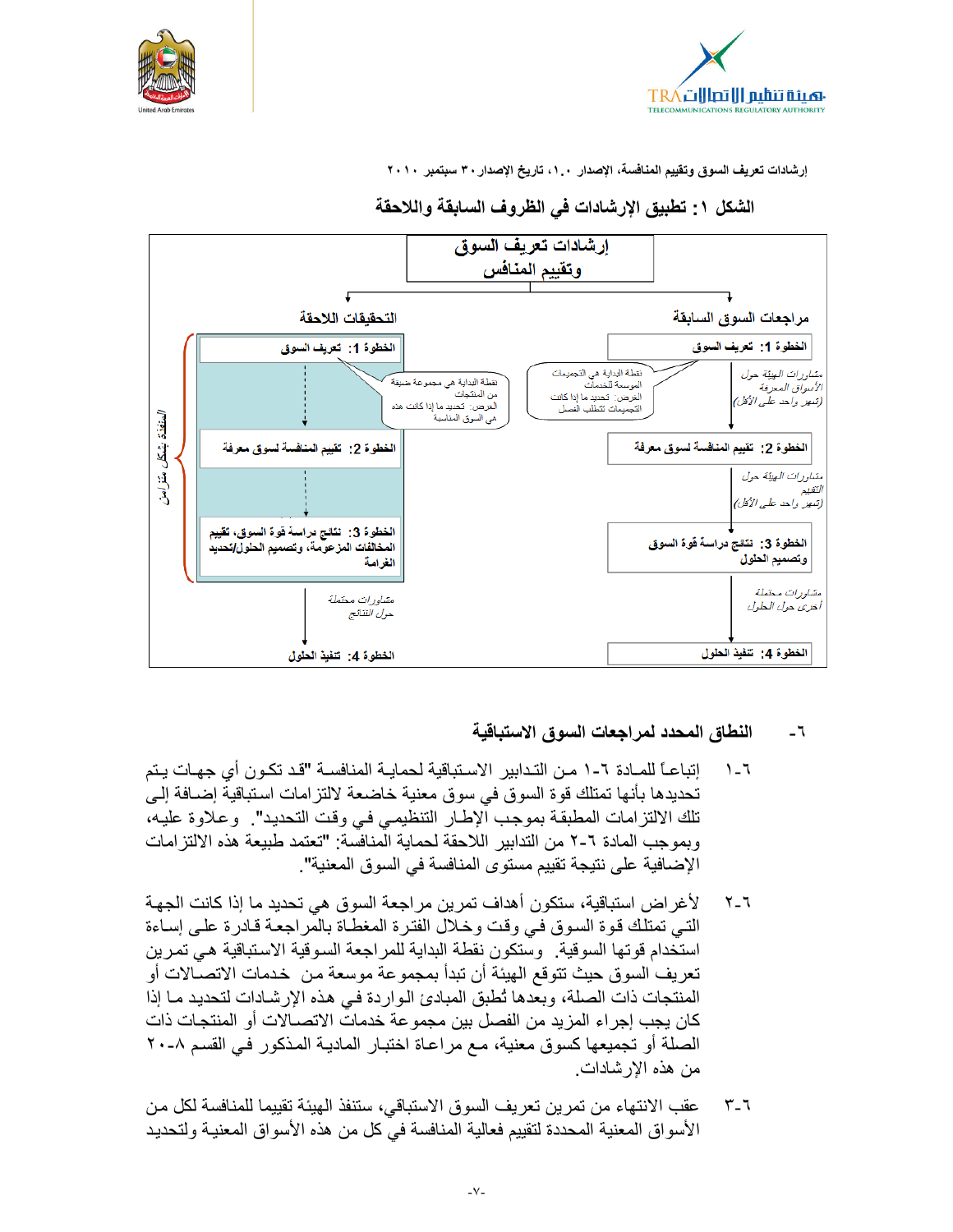



ما إذا كانت أي جهة نتمتع بوضع قوة السوق. ولتقييم فعالية المنافسة، تتوقع الهيئة أن تقوم بدراسة الْمنافسة القانِّمة والمِّحتملة إضافة إلى قيود التنـافس المحتملـة الأخرى في السوق المعنية.

- ستكون الخطوة الأخيرة من مراجعة السوق الاستباقية هي تحديد الالتزامـات الاستباقية  $2 - 7$ الملائمة، إن وجدت، والتي سيتم فرضمها في سوق معنية وتحديد المستوى المناسب لنلك الالتزامات الاستباقية لتعزيز كفاءة تشغيل السوق المعنية
- عند المحافظة على الالتزامـات الاستباقية أو تعديلها، أو عند فرض التزامـات جديدة،  $0 - 7$ تر ى الهيئة أن الالتزامات الاستباقية ينبغي أن تكون:
- شفافة ـــ أي التزامات استباقية يراد فرضــها يجب أن تكون محددة بوضـوح  $1 - 0 - 7$ وأن يتم إبلاغها بشكل فعال لكافة الجهات ذات الصلة
- متوافقــة ـــــ أي التزامــات اسـتبـاقيـة يــراد فرـضــها يـجـب أن تكـون متوافقــة مــع  $Y - 0 - 7$ الأهداف المتعلقـة بمعالجـة الاهتمامـات (مصــادر القلـق) التنافسـية التـي تـمّ تحديدها في تقييم المنافسة.
- موجهــة إلـّـى أهـداف مـحـددة ــــ أي النزرامــات اسـتباقيـة يـرـاد فرـضــها يجـب أن  $5 - 2 - 7$ تكون الحد الأدنى من الالتزامات الضرورية لمعالجة الاهتمامات (مصـادر القلق) التنافسية التي تم تحديدها في تقييم المنافسة.
- متناسبة ـــ أي التزامـات استباقية يـراد فرضــها يجب أن تكـون متناسبة مـع  $2 - 0 - 7$ الضررر الذي قد يلحق بالمنافسة أو بـأي أهداف سياسة أخرى يتم السـعي لمعالجتها أو التخفيف منها بو اسطة هذه الالتز امات الاستباقية.

وعند تقرير ما إذا كان ينبغي فرض هذه الالتزامات الاستباقية أم لا، قد تراعي الهيئة كيف أن المنافسة فـي الأسـواق المعنيــة قد تختلـف فـي غيــاب فـرض هـذه الالتّزامــات الاستباقية. وأخيرا، قد تقلَّل الهيئـة أيضــا مـن نطــاق الالتزامـات الاستباقية القائمـة أو تسـحبها كليــًا تمامــا إذا اعتبـرت أن سـوقاً معينــة تنافسـية فعليــاً ۚ أو يتوقــع أن تصــبح تنافسيةآ

- تر ي الهيئة أن من المهم أن تنفيذ تمرين مر اجعة سوقية استباقية على أساس منتظم.  $7 - 7$ وسيضمن ذلك أن تؤخذُ أي تغيرات في ظروف المنافسة في القطاع بعين الاعتبار ِ. وستنظر هذه المراجعات الدورية من بينٌ أمورٍ أخرى فيمـا إذاً كانـت الأسـواق المعنيـةُ ۚ لا تزال موجودة أو أنها تغيرت، وفيمـا إذا ظهرت أي أسواق معنيـة جديدة، وفيمـا إذا كـان يجب تعديل أي النز امـات اسـتباقية أو حـذفها، وفيمـا إذا كـان يجب اسـتحداث أي التز امات استباقية حديدة
- تدر ك الهيئة أن تمر بن مر اجعة السوق عميل للوقت ونشاط استخدام مكثف لمو ار د كافـة  $V - 7$ الأطراف المعنية. ولذلك، تؤمن الهيئة أن المراجعات الدورية يجب أن لا يتكرر تنفيذها كثيرا لدرجة تر هق موارد القطاع أو في الواقع موارد الهيئة نفسها. كما تدرك الهيئة

٢ السوق التي لا يوجد جهة تمتلك قوة السوق، وبعبارة أخرى، أن تكون الظروف التنافسية بشكل لا يسعم المعدس بشكل مستقل عن منافسيها والعملاء وأخير العملاء.

٣- السوق التي إذا أخذنا في الاعتبار الاتجاهات المراعاة فيها يصبح من المعقول أن نتوقع أن تصبح سوقا تنافسية على مدى فترة محددة من الزمن.

٤ في هذا السياق، تعني عبارة "الأسواق المعنية" أية أسواق معنية سبق تعريفها في بداية تمرين مر اجعة السوق.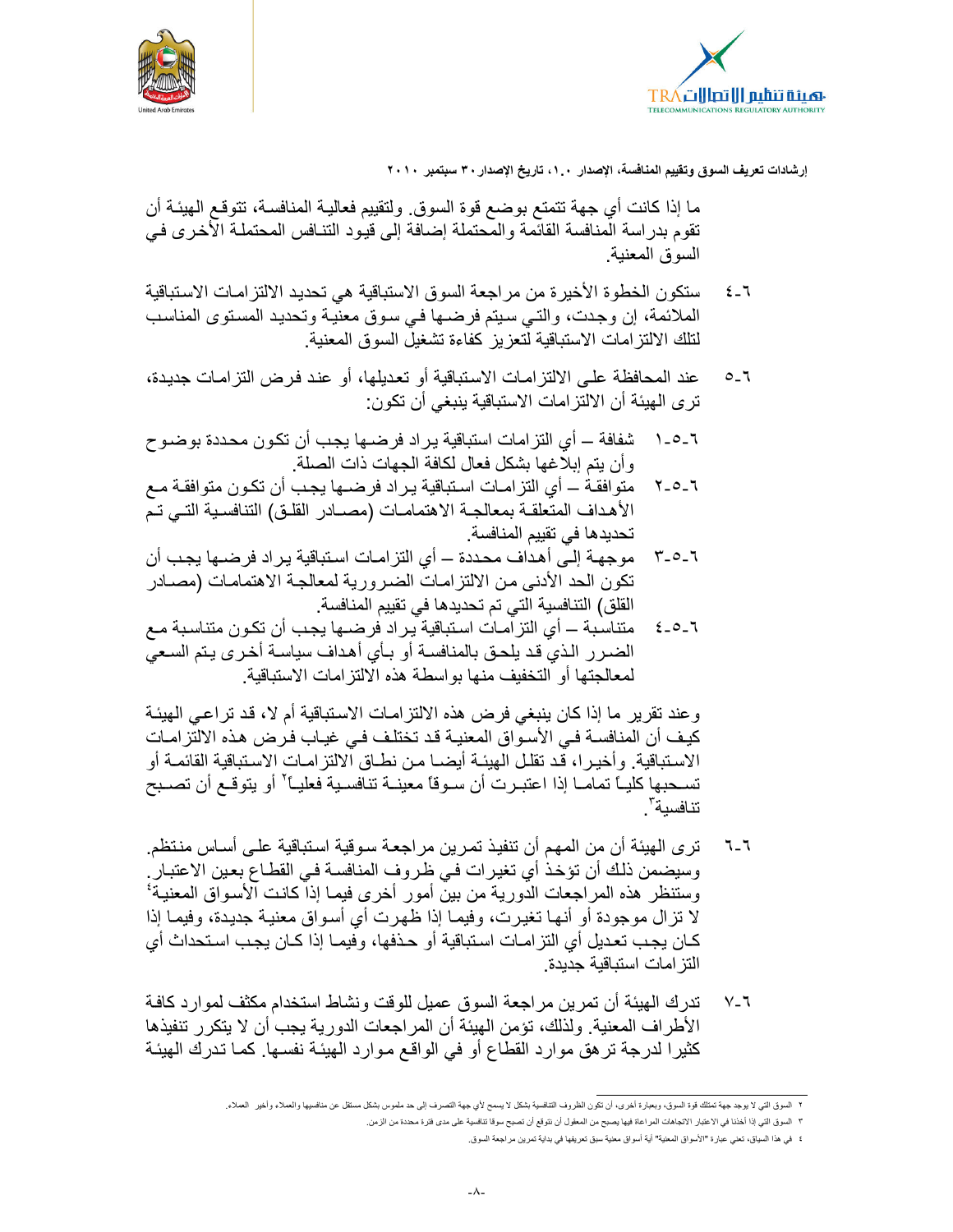



من جهة أخر ي أن كافة الجهات تتطلب مستوى معقول من الطمأنينـة التنظيميـة لتكـون قادر ۃ علّٰے ادار ۃ أعمالٰھا بفعالٰیة.

- إذا أخذنا العوامل المذكورة أعلاه في الاعتبار ، تتوقع الهيئة أن تنفذ تمرين مراجعة  $\Lambda$ -السوق الاستباقية مرة كل ثلاث سنوات. ومع ذلك، تظل محتفظة بحقها في إجراء مراجعة السوق الاستباقية في أوقات أخرى إذا رأت الهيئة أن الظروف التنافسية للقطاع قد تغيرت بشكل كبير لدرجة تبرر هذا الإجراء.
	- النطاق المحدد لتحقيقات المنافسة اللاحقة  $-\mathsf{V}$
- تنص المادة ٦-١ من تدابير حماية المنافسة أنه "يتعين على أي جهة تمتلك قوة السوق  $\lambda$  -  $\lambda$ في سوق معنية أن لا تسئ استخدام قوتها بطريقة من شـأنها أن تقيد أو تمنـع أو تشـوه المنافسة أو قد تؤدي إلى ذلك في تلك السوق أو أي سوق معينـة أخـري". ۖ ولذلك، فـإن الهدف من التحقيق التنافسي اللاحق هو تحديد السوق المعنية التي تتعرض للتأثير حاليا (أو قد تأثَّرت) بسلوك مزعوم منافي للتنافسية، ولتحديد مـا إذا كانت الجهـة التـى تمتلك قوة السوق أو (كانت تمتلكها) تسئ استخدام قوتها السوقية (أو قد فعلت ذلك فـي وقت السلوك المزعوم).
- قد تبدأ الهيئـة تحقيقـا تنافسـيا لاحقـا نتيجـة لشكوى (مـن جـهـة أخـرى أو عميـل آخـر) أو  $Y - Y$ بمبادرة ذاتية من الهيئة ـ وفي حين أن تعريفات السوق التي وضعت لأغراض استباقية قد تشكل نقطة بداية مفيدة، إلا أن الميئة تتوقع ، فيما يتعلق بـالتحقيق التنافسـي اللاحق، أن تحدد ما هي الأسواق المعنية على أساس كل حالة على حده.
- تكون نقطة البداية لتمرين تعريف السوق اللاحق، الذي يتم تنفيذه للتحقيق في سلوك  $Y - Y$ مز عوم منافٍ للتنافسية، هي المجموعة الضيقة لخدمات الاتصــالات أو المنتجـات ذات الصـلـة والتــي تشـكل محـور التركيـز للسـلوك المزعـوم. وبـاسـتخدام المبــادئ التــي تـم تضـمينها فـي هـذه الإرشــادات سـتنظر الـهيئــة فيمــا إذا كانـت خـدمات الاتصــالات أو المنتجات ذات الصلة المذكورة تشكل بذاتها سوقا معنية، أو إذا كـان يجب التوسـع بالسوق المعنية ليضم خدمات اتصالات أو منتجات ذات صلة بديلة (أو مكملة).
- عقب الانتهاء من تمرين تعريف السوق اللاحق، ستجرى الهيئة تقييمـا للمنافسـة للسـوق  $E-V$ المعنية المحددة لتحديد ما إذا كانت الجهة موضوع التحقيق تمتلك (أو امتلكت في الفترة ذات الصلة) قوة السوق أم لا في السوق المعنيـة. وإذا استنتجت الهيئـة أن الجهـة تمتلك (أو كانت تمتلك خلال الفترة ذات الصلة) قوة السوق، فستقرر حينها ما إذا كانت الجهة تسـئ اسـتخدام قوتهـا السـوقية وخـلال أي فتـرة مـن الوقـت كانـت تلـك الإسـاءة فـي الاستخدام
- إذا خلصت الهيئـة إلـى أن الجهـة أسـاءت اسـتخدام قوتهـا السـوقية فـي السـوق المعنيـة،  $O-N$ ستنظر حينها في الإجراءات التي ستتخذها حسبما تراه مناسباً بمـا فـي ذلك علـي سبيل المثال لا الحصر، فرض العقوبات على تلك الجهة. وستحدد هذه العقوبات وفقا للمبادئ المنصوص عليها في القسم ٦-٥ من هذه الإرشادات، وقد تتضمن غرامة مالية على النحو المنصوص عليه في قانون الاتصالات أو أمره التنفيذي أو الإطار التنظيمي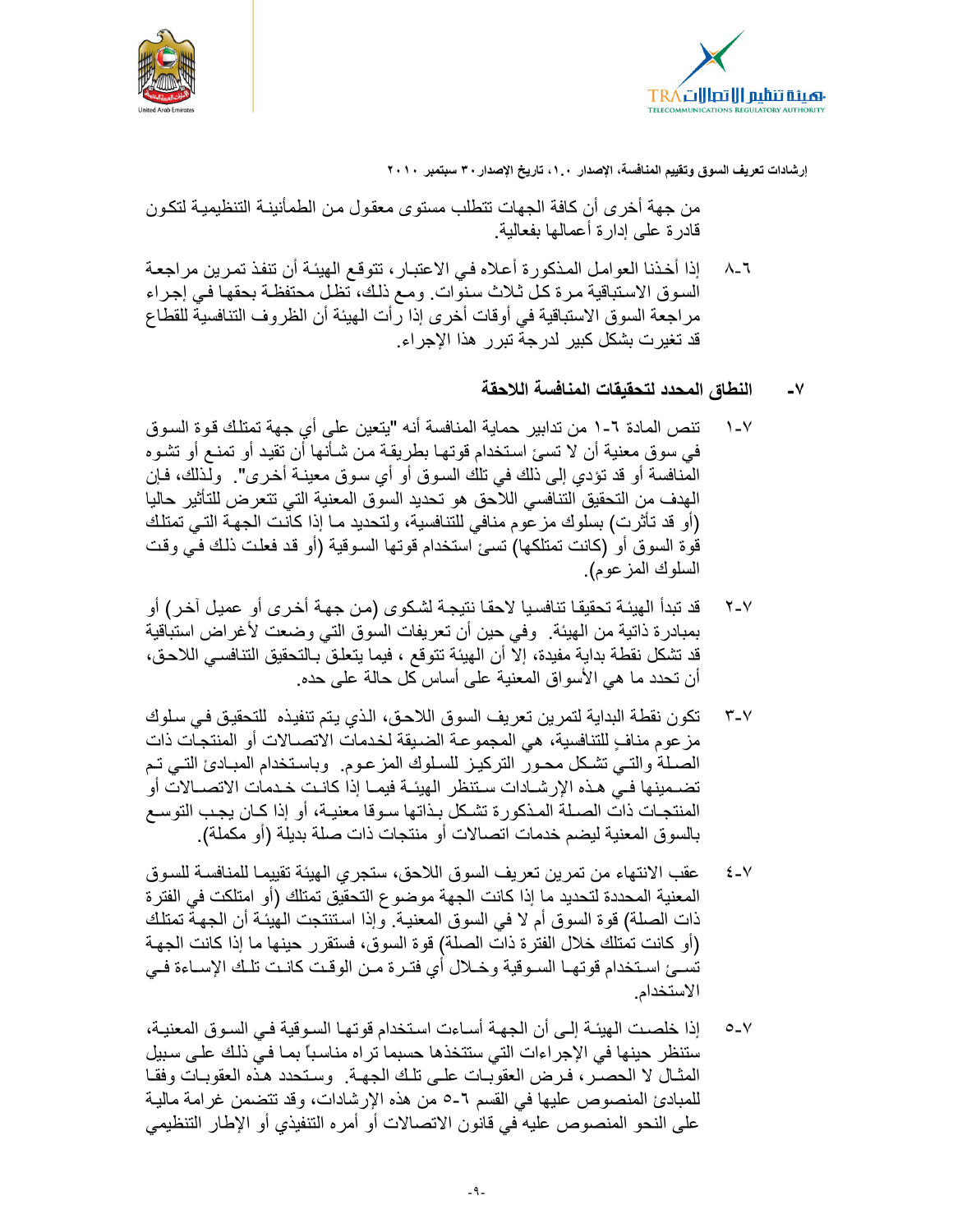



وأي حلول أو تدابير أخرى ترى الهيئة أنهـا ملائمـة ومبـررة بشكل موضـوعي وفقـا للظر وف المحددة لهذه الحالة.

- وأخبِرا، ترى الهيئـة أن عمليـة التحقيـق فـى الاتفاقيـات المضـادة للتنافسـية المز عومـة  $7 - V$ المحظـورة بموجـب المـادة 0-١ مـن تـدابير حمايـة المنافسـة قـد تختلـف عـن العمليـة الموصـوفة أعـلاه المنعلقـة بـالنحقيق فـي إسـاءة الاسـنخدام المحتملـة لقوة السـوق، علـي اعتبار أن الاختلاف الرئيسي هو الحاجة لتحديد ما إذا كانت الجهات الخاضعة للاتفاقية تمتلك قوة السوق في السوق المعنية. وكما هو منصوص عليه في المادة ٥-٥، ومع مراعاة الاستثناءات ّفي المـادة ٥-٣ من تدابير حمايـة المنافسـة، يعدّ الاتفـاق أو التفـاهم مضـاد للتنافسية إذا كان يحتوي أو من الممكن أن يحتوي على "هدف أو أثـر ..... يقيد أو يمنـع أو يشـوه المنافسـة فـي السـوق المعنيـة". ۖ ولـذلك، عنـد التحقيـق فـي اتفاقيـات أو تفاهمات كهذه على أساس لاحق، سوف تحدد الهيئـة السوق المعنيـة المتـأثرة حاليـا (أو التبي قد تأثَّل وبعد ذلك نقيِّم السلوك موضوع التحقيق وإذا خلصت الهيئـة إلـي أنـه قد تم إبرام اتفاقية مضادة للتنافسية، فستنظر عندها في الإجراءات التي يجب اتخاذها، كما هو مناسب.
	- المدخل إلى تعريف السوق -7
- تعريف السوق ليس هدفا بحد ذاته ولكنه متطلب أساسي مسبق لتحديد مستوى التنـافس  $\lambda - \lambda$ في سوقٍ معينة. وسيكون المدخل العام الذي تعتمده الهيئة لتعريف السوق هو استعمال مبادئ استبدالية جانب العرض وجانب الطلب لتعريف السوق الاقتصـادية المعنيـة فـي عدد من الأبعاد المختلفة. ويحدد هذا القسم المدخل العام الذي تعتمده الهيئة.
	- الإطار الكلى لتعريف السوق
- تُعرّف أسواق الاتصالات من خلال مجموعة من خدمات الاتصــالات أو المنتجـات ذات  $Y - A$ الصلة والمنطقة الجغرافية حيث تحدث المنافسة. وبشكل عام، يمكن تحديد ذلك من خلال معرفة القيود المفروضة على الأسعار والتبي تحدد سلوك المؤسسات. وقد تنشأ هذه القيود على الأسعار من وجود بديل جانب الطلب و/أو بديل جانب العرض.
- ينظر بديل جانب الطلب في مدى القيود المفروضة علىي أسعار خدمات الاتصــالات أو  $r - \lambda$ المنتجـات ذات الصـلـة بسـبب تـوفر خـدمات اتصــالات أخـري أو منتجـات أخـري ذات صلة. ۖ ويمكن في العادة أن يوفر بديل جانب الطلب عائقا فوريا للمنافسة أكثر من بديل جانب العرض أو التهديد من منافسة محتملة.
- ينظر تبديل عرض جانب الطلب في مدى كون أسعار خدمات الاتصــالات أو المنتجـات そーハ ذات الصلة مقيدة بقدرة جهة معينة (أو وافد جديد إلـي السوق) علـي التحول إلـي إنتـاج خدمة الاتصالات ذات الصلة أو المنتج ذي الصلة على المدى القصبير استجابة للزيادة في السعر ، دون نكبد تكاليف أو مخاطر إضافية. وحتى في غياب بديل جانب الطلب، قد يظل بديل جانب العرض يشكل قيدا على قدرة تلك الجهـة علـى رفـع أسـعار ها. وبعبارة أخرى، إن بديل جانب العرض ذي صلة بتعريف السوق حتى في غيـاب بـديل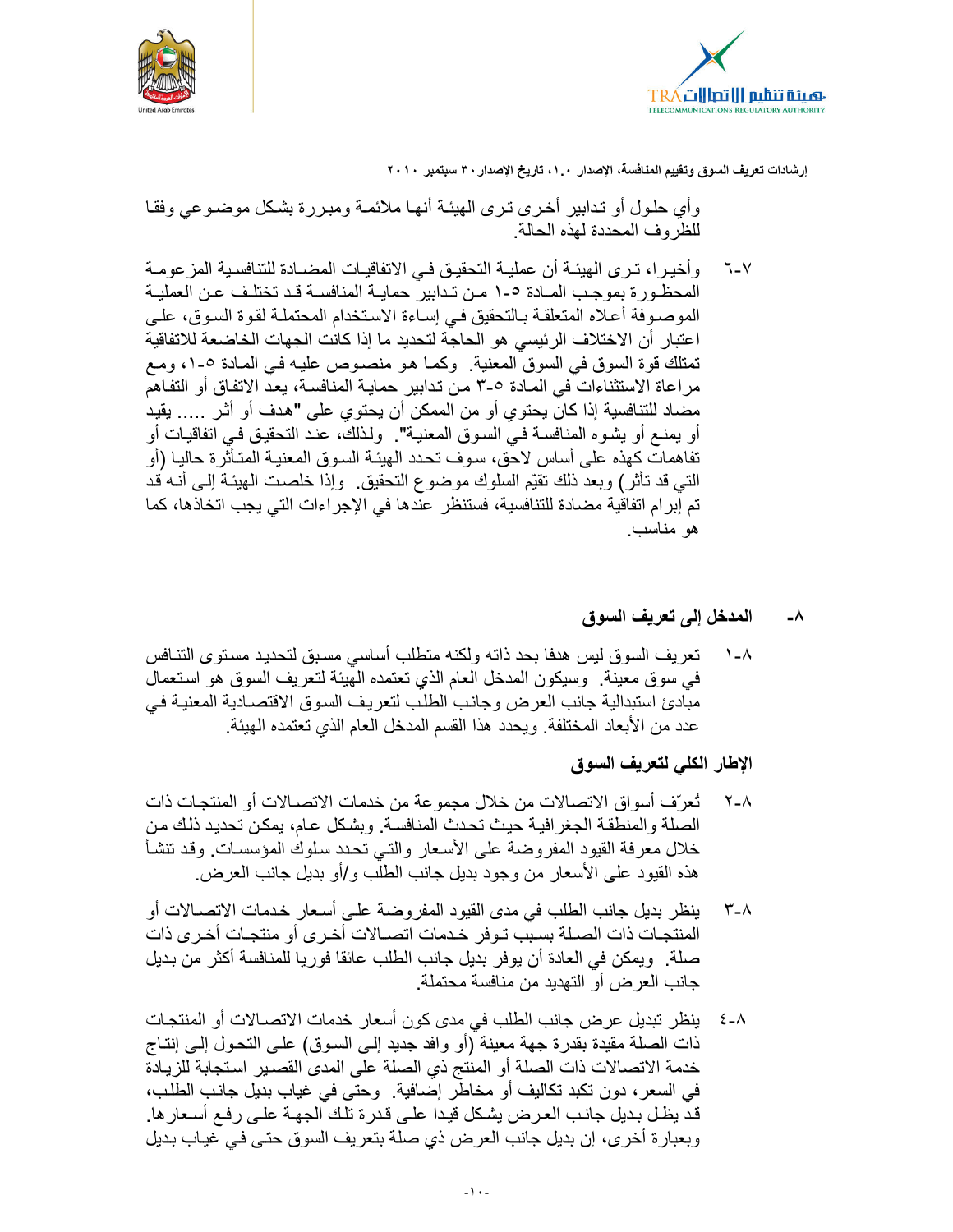



جانب الطلب. ومع ذلك، إن وجدت خدمة الاتصالات أو المنتج ذي الصلة في السوق نظرا لوجود دليل على بديل جانب الطلب، فلن يكون الدليل علَّى بديل جانب العرض بحاجة لأن يثبت أن خدمة الاتصالات أو المنتج ذي الصلة هو نفس السوق.

- ٥-٨ لتحديد طبيعة ومدى بديل جانب الطلب وبديل جانب العرض، ستجرى الهيئة اختبـارات كميــة وتقييمــات جـودة اعتمــادا علــى البيانــات المتاحــة بعـد مراعــاة المـوارد المطلوبــة للأنواع المختلفة من الاختبارات.
	- اختبار الزيادة الصغيرة في السعر الهامة وغير الانتقالية (SSNIP)
- يتلخص النهج الأكثر شيوعا لقياس مستوى بديل جانب الطلب وبديل جانب العرض في 7-Y تطبيق اختبار الزيادة الصغيرة في السعر الهامـة وغير الانتقاليـة (أو اختبـار الاحتكـار الافتراضـي)°. ويتضمن اختبار زيّادة السعر الـهامة وغير الانتقالية أيضـا إطـارا لإجـراء تحليل نو عي حيث لا توجد بيانـات كافيـة أو لا يمكن السـيطر ة علـي الافتر اضــات التـي تشكل أساس اختبار زيادة السعر الهامة وغير الانتقالية (أنظر القسم ٨-٩)
- ستبدأ الهيئة عادة بإجراء اختبارها لزيادة السعر الصغيرة ولكن الهامة وغير الانتقالية  $V - A$ بفحص نطاق ضيق من خدمات الاتصالات أو المنتجات ذات الصلة ثم توسع تعريف السوق المعنية لتشمل كافة خدمات الاتصــالات أو المنتجـات ذات الصـلة القابلّـة للتبديل والتي يتم تحديدها في وقت لاحق. وقد تم شرح طريقة اختبار زيادة السعر الصغيرة الْمِامة و غير الانتقالية في الشكل ٢ أدناه.

<sup>○</sup> يتضمن اختبار الزيادة الصغيرة في السعر الهامة وغير الانتقالية فحص قدرة كمحتر المترق في المركز الفكر في المحلفظة على زيادة صغيرة في السعر ولكنها هامة وغير انتقالية فوق مستوى السعر المنافس (عادة ٥-١٠% لمدة تصل لسنة واحدة) ويصورة مربحة. ولتكون قائل النفر مع تحقيق الربحية يتطلب أن لا يكون هناك بديل لجانب العرض أو لجلتب العرض أو لجلت قريب للمنتج موضوع البحث. فطي سيل المثال، إذا حنث بعد الزيادة في السعر على التصال الشاه بشراء منتج بدل فقد لا تكون الزيادة في السعر في هذه الحالة مربحة. وفي هذه الحالة مربحة. وفي هذه الحالة مربحة. وفي هذه الحالة مربحة. وفي السوق المعنية أيضا ذللنا المنتج البديل. وعلى نفس المنوال، إذا من المعن المعن المناسر المراس والمرد المناسر المسلسل المن المسنة واحدة) من التحول إلى إنتاج منتج المحتكر الافتراضي فقد لا تكون هذه الزيادة في السعر مربحة أيضا. ويجب في هذه الحالة أن يوسع تعريف السوق ليثمل المنتجات البديلة.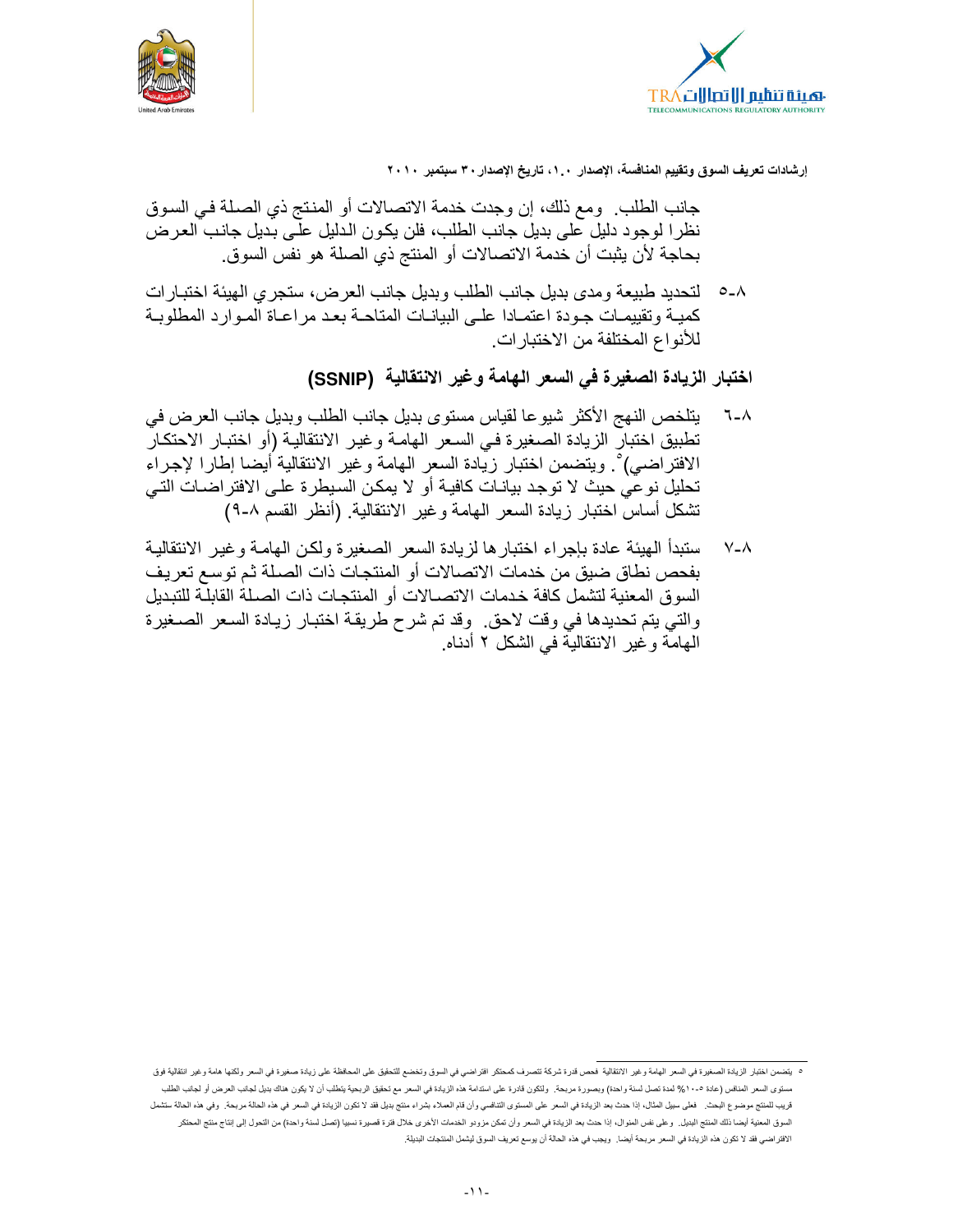





الشكل ٢: شرح توضيحي لاختبار (SSNIP)

- تقييم مدى أهمية بديل جانب الطلب وبديل جانب العرض المحتمل لتمرين تعريف  $\lambda - \lambda$ السوفي وحيثما توجد البيانات الكافية، ستقرر الهيئة ما إذا كانت تستطيع التحديد بشكل كمي إلى أي حد يمكن أن يتواجد اثنتين أو أكثر ٍ من خدمات الاتصــالآت أو المنتجـات ذات الصلة في نفس السوق.
- ومع ذلك، فإن تمرينات تعريف السوق في قطـاع الاتصـالات لا تتم عـادة باستخدام  $9 - A$ التحليل الكمى حصر ا، وذلك نتيجة لصعوبة التقدير الدقيق لدرجة الاستبدال بين خدمات الاتصالات أو المنتجات ذات الصلة بسبب محدودية البيانات والمعلومات. ويفترض اختبار الزيادة الصغيرة في السعر الهامة وغير الانتقالية أن الأسعار محددة ضمن المستوى التنافسي وليس بالضرورة أن تكون هذه هي الحال في أسواق الاتصالات كتلك الموجودة في الإمارات العربية المتحدة حيث تخصُّع الأسعار للتدخل التنظيمي. لذلك، وعند الضرَّورة، قد تعتمد الهيئة على التقييمات النوَّعية (بدلا من الكميـة) لدرجَّة بديل جانب الطلب وبديل جانب العر ض.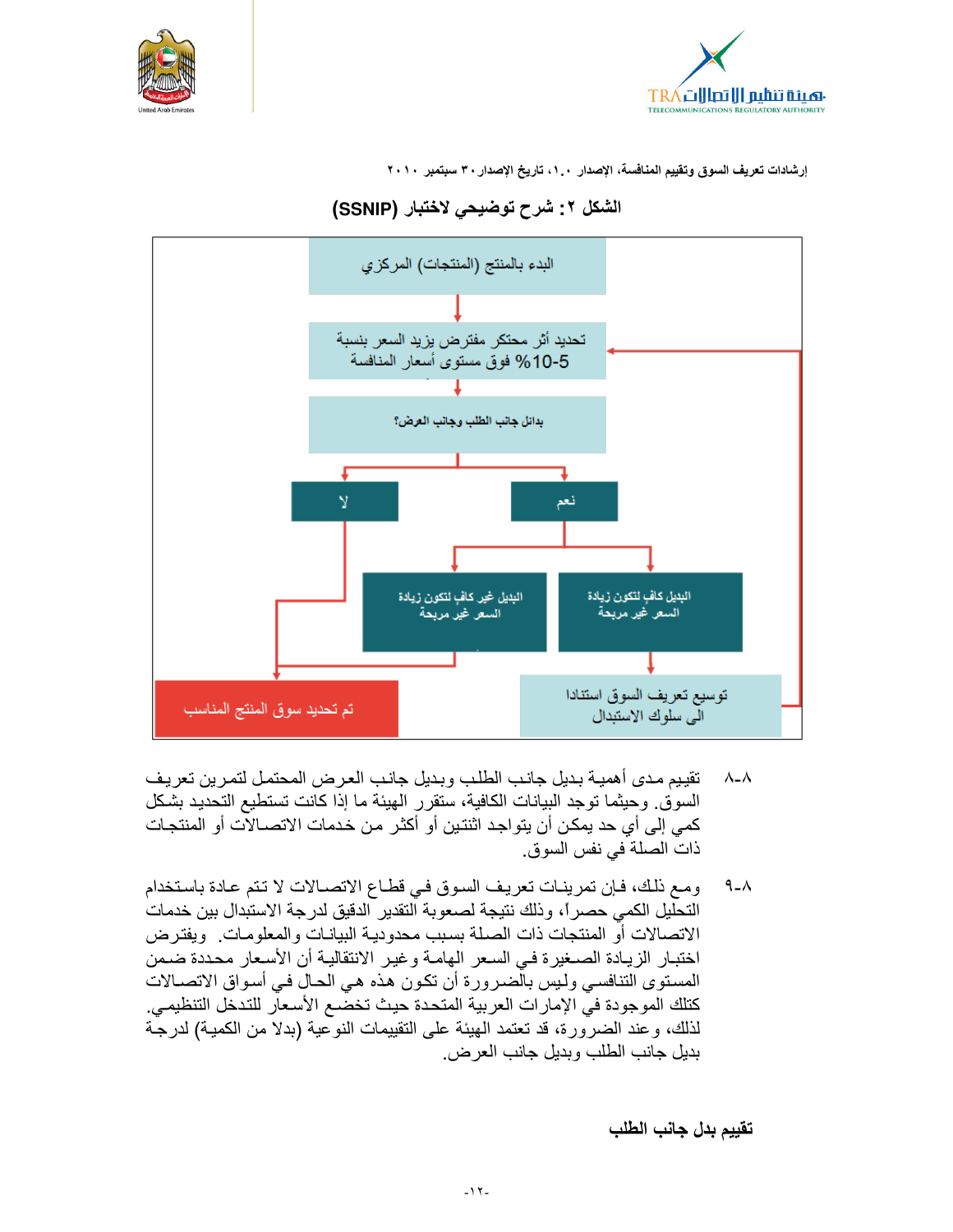



- ٠٨-١٠ من أجل تحديد المدى الذي تعتبر ٍ فيه خدمات الاتصـالات أو المنتجات ذات الصـلة بـدائل لجانب الطلب، ستدر س الهيئة خصائصها إضافة إلى در اسة قدر ة العملاء على التحول إلى استعمال خدمة اتصالات مختلفة أو منتج ذي صلة مختلف وتحديداً، إذا استغرق العملاء فترة طويلة من الوقت لإبداء رد فعلُّهم أو إذا كانت تكاليف التحول إلىي البديل عالية (مثلا، بسبب الحد الأدنى لمدة العقد أو الحاجة إلى معدات أساسية جديدة مكلفة للعميل)، فعندها سيكون احتمال وجود بديل لجانب الطلب محدوداً. وستعتبر الهيئة في العادة أن مدة سنة واحدة هي الإطار الزمني المناسب عند تحديد حدود السوق لتقييم قابلية استبدال جانب الطلب
- ١١-٨ بالنسبة لخدمات الاتصالات أو المنتجات ذات الصلة موضوع البحث، يشمل تقييم بديل جانب الطلب (على سبيل المثال لا الحصر) تحليل ما يلي:
- الاتجاهات التاريخية والتوقعات في الطلب (بمـا فـي ذلك علـى سبيل المثـال، تحليل الاتجاهات في انتشار خدمة الاتصالات أو المنتج ذي الصلة)' ؛
- مستويات الأسعار النسبية والمدى الذي يمكن للعملاء في حدوده اختيار إحدى خدمات الاتصالات أو المنتجات ذات الصلة بدلا من غير هـا استجابة للتغيّرات في هذه المستويات النسبية للأسعار ؛
	- مستويات جودة الخدمة؛
- مدى قدرة خدمة الاتصالات أو المنتج ذي الصلة على أن يتم تكراره أو إحلالـه محل خدمة اتصالات أخرى أو منتج اّ خر ذي صلة بما في ذلك:
- إدر اك العمــــلاء، أو العمــــلاء المـحتملـــين، لدرجــــة اســـتبدالية خدمــــة  $\overline{\phantom{0}}$ الاتصالات أو المنتج ذي الصلة بخدمات اتصـالات أخرى أو منتجات أخر ي ذات صلة.
- مدة عقد خدمة الاتصالات أو المنتج ذي الصلة (وأي معدات مرتبطـة  $-7$ بـه مثـل المعـدات الخاصــة بالعميـل) بالمقارنــة مـع مـدة عقـد خـدمات اتصالات أخر ي أو منتجات أخر ي ذات صلة.
- مـا إذا كانـت ضـمن حز مـة أو مر تبطـة بخـدمات اتصــالات أو منتجـات  $-\tau$ ذات صلة أخر ي
- أهمية تكاليف التحول بالقياس إلى قيمة خدمة الاتصالات أو المنتج ذي الصلة، بمـا فـي ذلك التكـاليف الفعليـة (مثل تكلفـة الاضـطرار لشـراء معدات جديدة أو رسم إنهاء العقد) والإزعاج الناجم عن التحول بين المزودين (مثل الوقت/ القيمة المالية المتكبدة في التحويل).

٦ للأغراض اللاحقة، سيشمل ذلك التوقعات التي يتم إعدادها قبل السلوك المز عوم المنافي للتنافسية وفي أثناء حدوثه.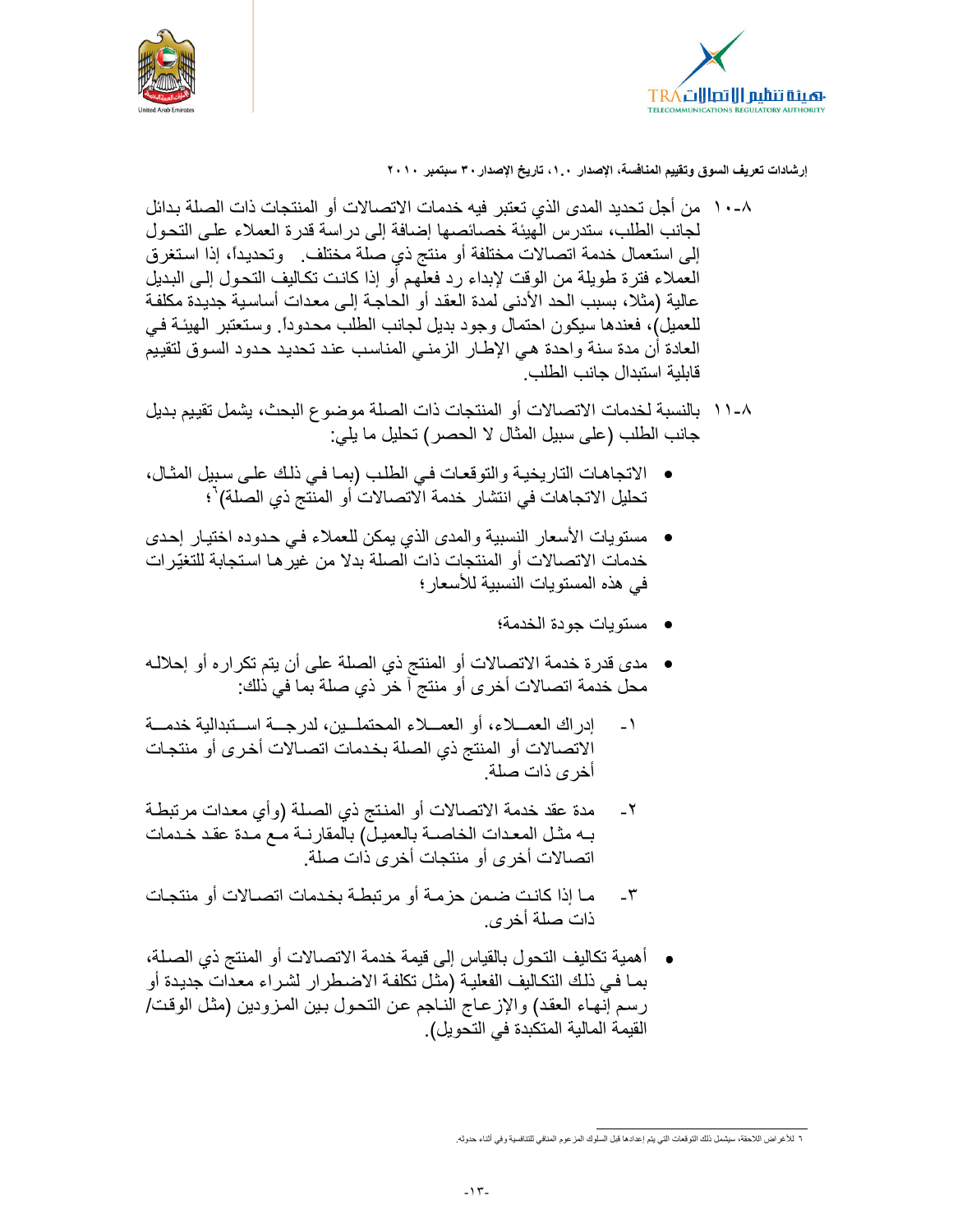



### تقييم لبديل جانب العرض

- ١٢-٨ يجب أن ينظر تبديل جانب العرض فقط في البديل الممكن من خدمات الاتصــالات أو المنتجات ذات الصلة والتي لم يتم تعريفها بأنها تشكل جزءا من السوق المعنية وذلك نتيجة لتحليل بديل جانب العرص. فعلى سبيل المثال، في حين قد لا يدرك العميل أن المكالمة الخارجية بديل للمكالمة المحلية (والعكس)، قد يكون محتملاً ومربحـًا لجهـة مـا تـزود خدمــة المكالمــات الخارجيــة أن يقـدم خدمــة المكالمــات المحليــة إذا ارتفــع ســعر المكالمـات المحليــة. وإذا كــان هـذا هـو الـحـال، فقد يشـير إلــى أن المكالمــات الخـارجيــة والمكالمات المحلية تشكلان جزءا من نفس السوق
- ١٣-٨ لتحديد مدى وجود بديل لجانب العرض، ستنظر الهيئة ما إذا كانت جهة أخرى (أو وافد جديد إلى السوق) قادرة على النحول إلى إنتاج خدمة الاتصالات أو منتج ذي صلَّة على المدى القصـير (فـي غضـون سنة) استجابةً للزيـادة فـي الأربـاح المتلَّحـة فـي السـوق المعنية. وقد يحدث النحول في الإنتاج من خلال إعادة توظيف الطاقة الحالية أو من التوسع في الإنتاج، وكلاهما يتطلب مستويات منخفضة من الاستثمار ٍ وإذا استغرقت هذه الجهة (أو هذا الوافد الجديد) وقتا طويلاً للاستجابة (أكثر من سنة واحدة) أو إذا كانت ستتكبَّد خسائر التكلفة غير المستردة' بالقياس إلى المردود الذي كـان مـن الممكن الحصول عليه، فستكون الجهة (أو الوافد الجديد) أقل استعدادا لتحويل الإنتـاج وسبكون هناك بديل محدو د لجانب العر ض.
- ١٤-٨ تتضمن المعلومات اللازمة لتقييم مدى تبديل جانب العرض ما يلي (على سبيل المثال لا الحصر):
	- الدليل التاريخي على دخول الوافد الجديد إلى السوق؛
- معلومات من الجهات الموجودة أو الوافدين الجدد المحتملين حول قدرتهم علـي تحويل الإنتاج، والتكاليف المرجحة والوقت الذي يستغرقه؛
	- الدليل على امتلاك الجهات الموجودة لقدرات احتياطية.

#### الأبعاد المناسبة لتعريف السوق

- ٨-١٥ منذ تعريف السوق المعنية لأغراض تقييم المنافسة، تأخذ الهيئة في الاعتبار العوامل المبينة والموصوفة في الأقسام الفرعية التالية:
	- ٨-١٥-١ تعريف سوق المنتجات

يتـألف سوق المنتجـات المعنـى مـن كافـة خـدمات الاتصــالات أو المنتجـات ذات الصلة التي يعتبر ها العملاء قابلة للتنـاوب أو الاستبدال أحدها بـالآخر بسبب خصـائصٌ خـدمات الاتصــالات أو المنتجـات ذات الصـلـة والأسـعار والغرض من الاستخدام إضـافة إلـى عوامـل أخـري. وبـالرغم مـن أن

٧ التكلفة غير المستدرة تتعلق بتكلفة يتم تكبدها مرة واحدة ولا يمكن استردادها إذا خرج المشغل من السوق، وقد تشمل كلا من تكاليف الشبكة والتجزئة.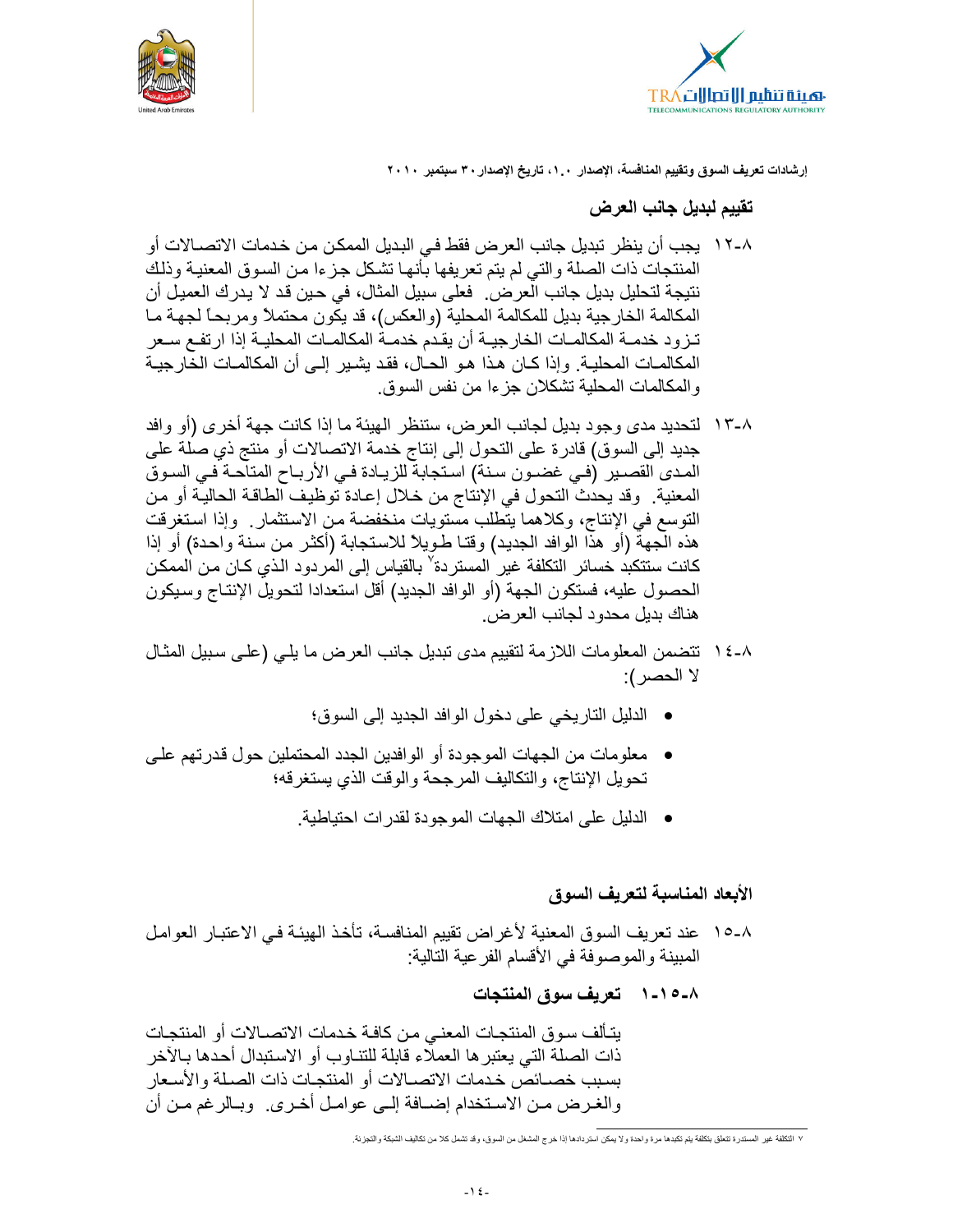



خدمات الاتصــالات أو المنتجـات ذات الصـلـة قد تتشـابـه تقنيـا، إذا لـم ينظـر إليها العملاء كبدائل، فعندها قد لا تشكل جزءا من نفس السوق مـا لـم يكن هناك بديل لجانب العر ض.

## ٨-٥-٢ ١ المستوى الوظيفي للسوق

يشير المستوى الوظيفي للسوق إلى سؤال ما إذا كانت خدمات الاتصـالات أو المنتجـات ذات الصَّـلة تبــاع لعمــلاء الجملــة أو التجزئــة. وسـتختلف خصــائص الســوق فــي العــادة علــي طــول سلســلة التزويــد فــي قطــاع الاتصالات، وذلك نظراً لاختلاف مستوى الاستثمار المطلوب للدخول إلى السوق والمنافسة إضافة إلى اختلاف طبيعة الاستثمار (فمثلا، يمكن اعتبار استثمارات الشبكة تكاليف غير مستردة). وقد تكون إمكانيات الاستبدال في أجزاء المكونـات الفر عيـة مـن سلسـلـة التزويد ذات تـأثير علـى الأجزاء المكونات الرئيسية. وقد ورد وصف تفصيلي للعلاقة بين أسواق التجزئة وأسواق الجملة في الأقسام ١٦-١٦ و ١٧-١٧.

٨-٥-٦- التعريف الجغرافي للسوق

تعرف الأبعاد الجغرافية مدى الاختلاف الهام بين ظروف وقيود المنافسة عبر المناطق الجغرافية. وقد يكون تعريف الأسواق الجغرافية مهما لأن الجهات المختلفة قد تحوز على قوة السوق في منطقة جغرافية بعينها (حتى وإن كانت تلك المنطقة صغير ة نسبيا)، ولكنها قد لا تحظى بذلك إذا نظر نـا إلى دولة الإمارات العربية المتحدة ككل واحد. فمثلا، لن يحد عدم وجود التغطية أو ضعفها في منطقة جغرافية معينة من المدى الذي يكون من خلاله العميل قادرا علَّى النِّنقل بين خدمات الاتصــالات أو المنتجـات ذات الصلة المقدمة من جهات مختلفة. وبدلا من ذلك، قد تقدم جهة ما خدمة اتصالات أو منتج ذي صلة فقط على خط اتصال معين. يضاف إلى ذلك، أن بديل جانب العرض قد يكون محدوداً بسبب تراخيص الاتصـالات أو عو ائـق أخـر ي أمـام الـدخو ل للسـو ق مثـل الـحصـر يـة القانو نيــة أو التر تيبـات التعاقدية أو خلافها والتي تحد من قدرة الجهات المتنافسة للوصول إلى منطقة حغر افية محددة ْ

ولتحديد مــا إذا كــان يجـب تحديـد السـوق علــى أســاس أضــيق مـن السـوق الوطني، ستنظر الهيئة في مدى اختلاف استبدالية جانب العرض وجانب الطلب حسب المنطقة الجغر افية بناء على العوامل المبينـة فـي الأقسـام ٨ ـ-١٠ وحتى ٤-١٤. كما ستنظر الهيئة في عوامل أخرى من بينها (على سبيل المثال لا الحصر ):

٨ مثلا، في الملكة المتحدة هذك سوقين جغر اليوق المعنية لخدمات المعالات الإلكترونية لا تُعرّف برقا الأسواق الجغرافية سوق هال (كنجستون) حيث أن هناك تاريخيا مزود منفصل قانوني لخدمك الاتصالات الثابتة في منطقة هال. وعلاوة على ذلك، حددت أوفكوم أسواق جغرافية منظفة استحلته المعائلة العراق العريض في المملكة المتحدة لتعكس الظروف القافسية المؤاسفة المتحدة لتعكس الظروف القافسية المختلفة.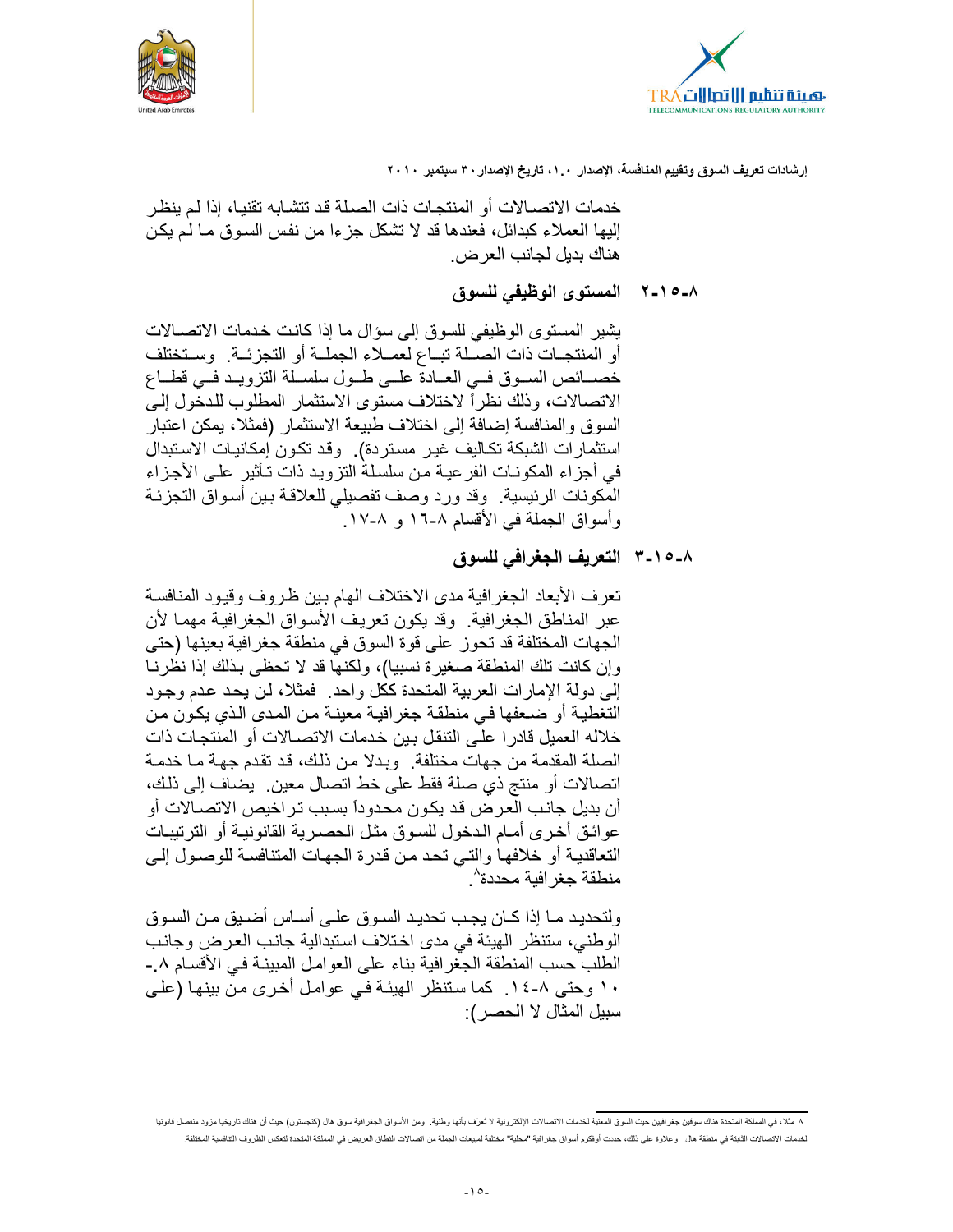



- مدى اختلاف السـعر بـين المنـاطق الجغرافيـة وكيـف يمكـن أن يختلف في غياب الالتزامات التنظيمية تجاه الأسعار على أساس وطنبئ
- تـوفر خـدمات الاتصــالات أو المنتجـات ذات الصـلة المختلفـة فـي مناطق جغر افية مختلفة؛
- عدد الجهات التي تقدم خدمة الاتصـالات ذات الصـلة أو المنتج ذي الصلة في كل منطقة؛
- الحواجز على الدخول إلى السوق والناشئة عن ترتيبات الحصرية القانونية والترتيبات التعاقدية والأنواع الأخرى منها بين مطور الأراضي والمؤجر والمستأجر والساكن في مباني متعددة التجارية أو السكنية المستأجرة أو مدير هذه المباني من جهة والجهة المعنية مـن جهــة أخـري، أو الناشـئة عـن إجـراء أحــادي مـن قبـل أحـد الأطراف سالفة الذكر ، والتي يكون أثر ها أن الجهة فقط تمتلك حق الوصول الى هذه المباني لأغراض توفير خدمات الاتصـالات أو المنتجات ذات الصلة للعملاء في هذه المباني.

### ٨-١٥-٤ نوع العميل

قد تختلف درجة بديل جانب الطلب وبديل جانب العرض (وكذلك مدى أي قيود تنافسية) بين الفئات المختلفة للعملاء فعلى سبيل المثال، قد يكون لعملاء قطاع الأعمال خصائص طلب مختلفة عن عملاء المنازل وقد يكون لمشتركي الدفع المسبق خصـائص طلب مختلفـة عن مشـتركي الدفع اللاحق. وقد تكون خدمة الاتصالات أو المنتج ذي الصلة لعميل قطاع الأعصال موجودة في سوق منفصل عن السوق الذي يتعامل مع طلبات عملاء المنـازل، وذلك إذا لم يكن باستطاعة عميل المنـازل التحـول إلـي خدمة الاتصـالات المقدمـة لعمـلاء قطـاع الأعمـال أو إذا كـان مـزود خدمـة الاتصـالات لقطـاع الأعمـال لا يستطيع التحـول إلـى تقديم الخدمـة عمـلاء المناز ل في خلال الإطار الزمني المعقول.

> النطاق الزمنى  $0 - 10 - 1$

قد يتغير تعريف السوق بمرور الوقت متزامنـا مـع تطـور بـديل جانـب العرض وبديل الطلب نتيجة للبيئة المتغيرة في القطاع (مثل التطورات التكنولوجية الجديدة، واستحداث التزامات تنظيمية جديدة ومتطلبات العملاء المتغيرة).

> حزم الخدمات والمنتجات والربط بينها J-10-A

تشير عبارة حزمة إلى ممارسة بيع أكثر من خدمة اتصالات واحدة أو منتج ذي صلة واحد بأسعار مخفضة مقارنة بشراء تلك خدمات الاتصالات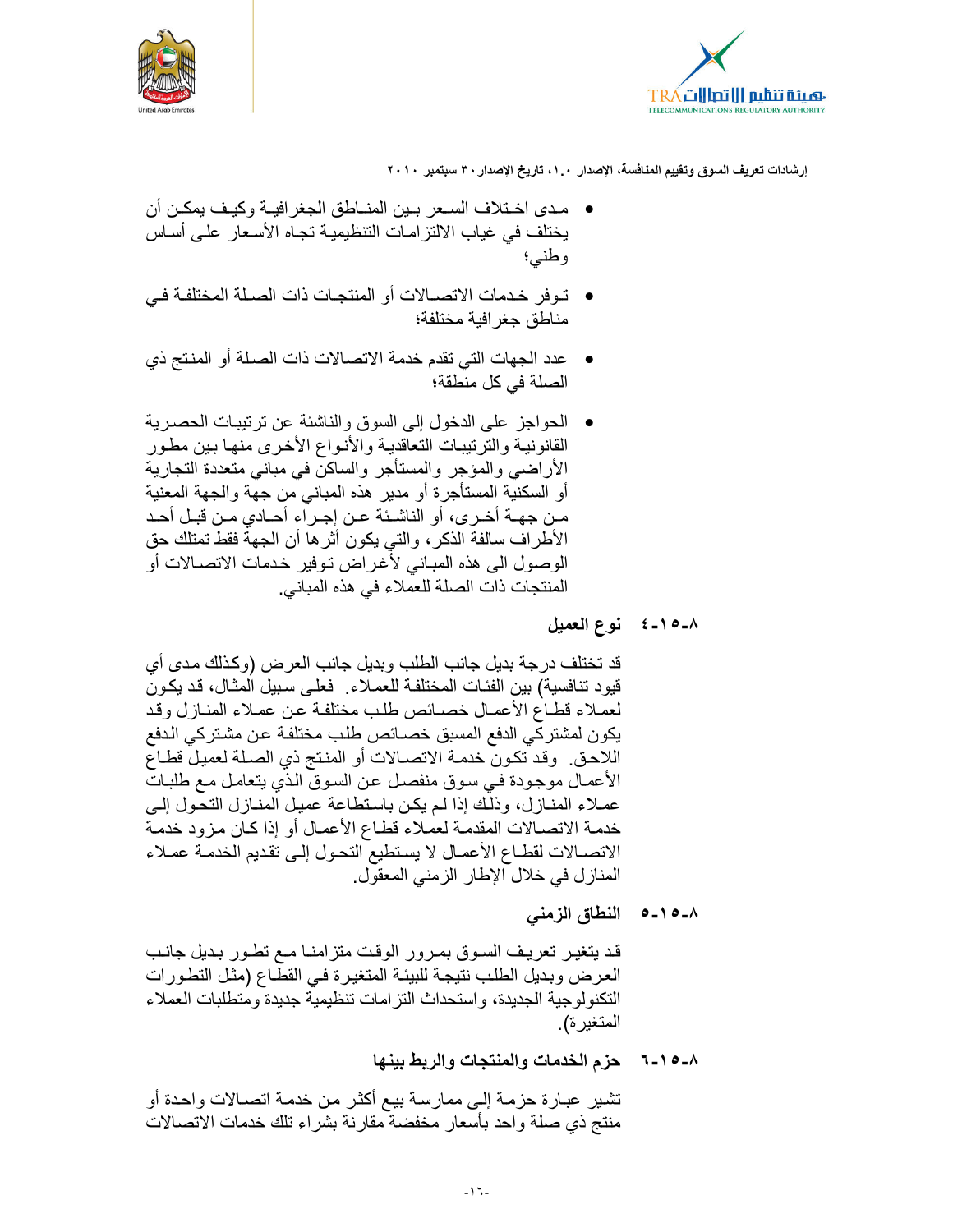



أو المنتجات ذات الصلة بشكل منفصل. وتشير عبارة الربط إلى ممارسة جعل بيع خدمـة الاتصـالات أو المنتج ذي الصـلة مشـروطا بشـراء خدمـة اتصالات أخرى أو منتج ذي صلة آخر . وإذا بيعت خدمات اتصالات أو منتجات ذات صلة مع بعضها البعض على شكل حزمة فمن المحتمل أنـه حتى رغم أن خدمات الاتصــالات أو المنتجـات ذات الصـلـة الفر ديـة ضـمن الحزِ مة قد لا تكون بدائل، إلا أنه يمكن اعتبار الحزِ مة خدمة اتصــالات أو منتج ذي صلة في حد ذاتها أداة لأغراض تعريف السوق. وفي مثل هذه الظروف، قد براعي تمرين تعريف السوق خصائص كل من جانب الطلب و جانب العرض للحزمة ومكوناتها من خدمات الاتصـالات أو المنتجـات ذات الصلة

العلاقة بين أسواق التجزئة وأسواق الجملة

- ١٦-٨ من الضروري عند تعريف الأسواق النظر في المستوى الوظيفي المختلف لكل من أسواق التجزئة وأسواق الجملة وفهم الرابط بينّهما. فمنطقيا، تعرّف أسواق التجزئة أولا بينمـا تعرّف أسواق الجملـة وفقـا لأسـواق التجزيـة هـذه، وذلك لأن الطلب علـى مدخلات الجملة مشتق من الطلب على خدمة الاتصالات أو المنتج ذي الصلة بالتجزئة الذي تدعمه. ولذلك، من المحتمل أن يؤثر تعريف سوق التجزئة على تقييم ما إذا كانت قوة السوق موجودة فـي سـوق الجملـة ذي الصـلة حيث أن سـوق الجملـة ذي الصـلة سيكون واسعا بشكل عام بقدر ما يوجد من بدائل في جانب الطلب في سوق التجزئة ْ ذات الصلة التي تخدم عملاء التجز ئة
- ١٧-٨ وعلـى وجـه التحديـد، عنـد تعريـف سـوق التجزئـة المعنيـة مـن أجـل تحقيـق المنافسـة اللاحقــة، سـتتبنى الهيئــة نهجــا ثابتــا بــأن تأخـذ بعـين الاعتبــار تــأثير الحلـول القائمــة المفروضـة فـي أسـواق الجملـة المعنيـة علـي مسـتوى المنافسـة فـي سـوق التجزئـة ذات الصلة (فمثلا، توفر النفاذ لدفق البيانـات، أو خطـوط المشتركين غيـر الـحزميـة)، وذلك لأن تعريف السوق اللاحق وتحقيقات تقييم المنافسة اللاحقة يجب أن تعكس القيود التنافسية الفعلية التي تواجه الجهة التي تمتلك فوة السوق في الفترة المشمولة بالتحقيق.
- ١٨-٨ في المقابل، عند تعر بف سوق جملة معنية من أجل المر اجعة الاستباقية للسوق، ستتبنى الْهَينَة نهجا متحركا بأن تستبعد من عملية التعريف جميع الحلول المفروضة في أسواق الجملة المعنية. وهذا ضروري لأن التصرف بطريقَّة أخرى قد يؤدي إلـَّى عمليـة تعريف تراوح في مكانها بلا نهاية ``، وبذلك سيعتمد تعريف سوق الجملة على تعريف سوق التجزئة، الذي بدوره سيعتمد جزئيا على وجود حلول مفروضة في أسواق الجملة المعنية' '

الأسواق الضيقة للأغراض الاستباقية

٩ - على سيل المثل، إذا تم تعريف سوق التجزئة بشكل موسع (مثل المكالمات المتحرك الفضل الغري الغراف المجرد والخلال الملكة كمصدر مكالمات الخط الثابت والمتحر وكالمات الخط الثابت والمقول المركز المحل المعالم المعلى المعلى الخلالة سيكون له مدلولات في تحديد قوة السوق.

١٠ على سيل المثال، إذا أخذ تحديد سوق التجزئة لمكالمات الخطفة المناسخ المعالي المعام والذارية المنع المنعرك من التحول إلى عرض مكالمات الخط الثابت المحلوة خلال الفت الخط الثابت المحلوة خلال الفال الفط الثابت المحلوة خلال الظ زمني من سنة واحدة، فقد يزدي إلى تعريف سوق عريض بأن مكالمك المترك لمجالس المعالية المولد المحاسد والفراس والمنافسة في سوق معرف بشكل موسع جدا إلى عدم وجود قوة السوق والى حل يقضي بإز الة منتج الجملة المنظم.

١١ وعليه، يعتبر اثنين أو أكثر من خدمات التجزئة للاتصالات أو المنتجات ذات الصلة بأنها بدائع المنافض الذال هذا البديل مجديا في ظل غياب مدخلات الجملة المنظمة.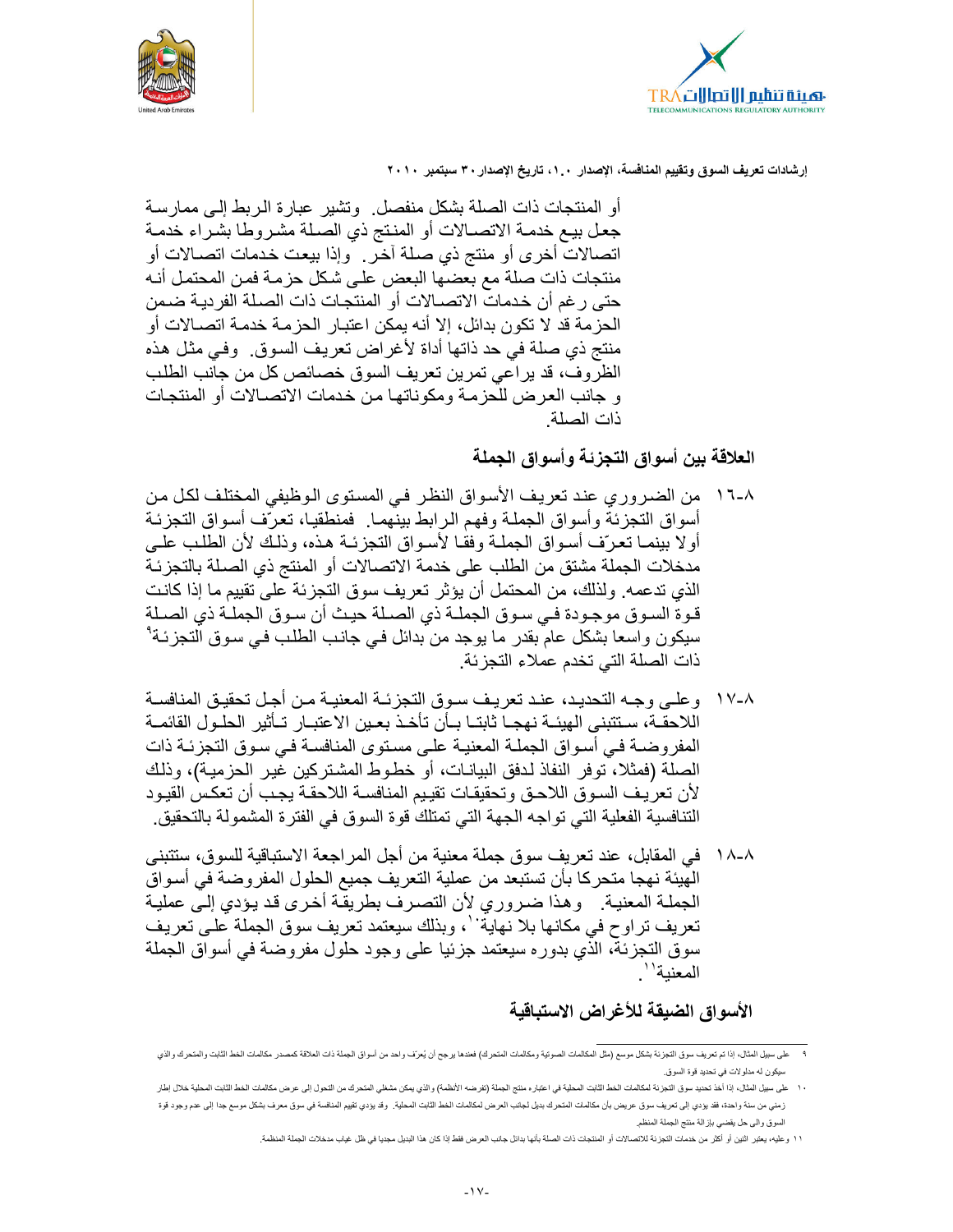



- ١٩-٨ للأغراض استباقية، قد يؤدي التطبيق الرسمي لمدخل تعريف السوق الموصـوف أعـلاه إلى تعريف عدد من الأسواق الاقتصـادية الضبيقة . فمثلا، المكالمـات بـين مجمو عـات محددة من العملاء والمكالمات في أوقات مختلف من اليوم وأنواع مختلفة من المكالمات (مثل المكالمات الدولية) يمكن تعريفها جميعًا في أسواق مختلفة.
- ٢٠-٨ هذا و عند تعر يف الأسو اق لأغر اض استباقية، تعتقد الهيئة أن من الملائم أيضا أن تنظر في نطور القطاع والنظام الرفابي. وعليـه نتوفـع الهيئـة أن نطبـق اختبـار "الماديـة" لتحديد ما إذا كانت فوائد أسواق المنتجات المعرفة على أساس ضبق تحتـاج لمثل هذا النهج. وتحديدًا، قد يكون هناك سبب غير هام لتعريف عدد من الأسواق الضيقة جدا في الأحوال التالية:
- إذا كانت الظروف التنافسية لمجموعة من خدمات الاتصالات أو المنتجات ذات الصلة المقدمة في مجموعة الأسواق المختلفة متشابهة إلى حد كبير ؛
- إذا تبين أن نفس الجهات تقدم نفس خدمات الاتصـالات أو المنتجات ذات الصلة في مجموعة الأسواق المختلفة، أو مشابهة جدا لها؛
	- أن من المعقول أن نتوقع أن الأوضاع المذكورة أعلاه ستبقى سائدة.

#### المدخل إلى تقييم المنافسة  $-9$

- يحدد هذا القسم المدخل الذي تعتمده الـهيئة لتقييم مستوى المنافسة وتقييم قوة السـوق فـي  $1 - 9$ السوق المعنية.
- بعد تعريف الأسواق الاقتصـادية المعنيـة، ستكون الخطـوة التاليـة فـي عمليـة مراجعـة ۲-۹ السوق تحليل حجم المنافسة في السوق وما إذا كانت هناك أي جهات تمتلك قوة السوق في سوق معنى محدد.
- لنقيبِم مـا إذا كـان هنـاك أي جهـة تمتلك قـوة السـوق، سـتحلل الـهيئـة كـلأ مـن مسـتوي  $r - 9$ المنافسة القائمة ومستوى المنافسة المحتملة إضافة إلى قيود تنافسية أخرى تتم مراعاتها في السوق المعنية. وللأغراض اللاحقة، سيكون الإطار الزمني المناسب هو في العادة فترة السلوك المنافي للتنافسية المزعوم وللأغراض الاستباقية، سيكون الإطار الزمني المناسب سنة واحدة. ۖ وحيثما لا تعتبر المنافسة بأنها فعالة حاليا أو مستقبليا، من الممكن أن نجد أن واحدة أو أكثـر مـن الجهـات فـي السـوق المعنيـة تمتلـك قـوة السـوق. وهـذه العملية ملخصة في الشكل ٣ أدناه.

## الشكل ٣: المدخل إلى تقييم المنافسة

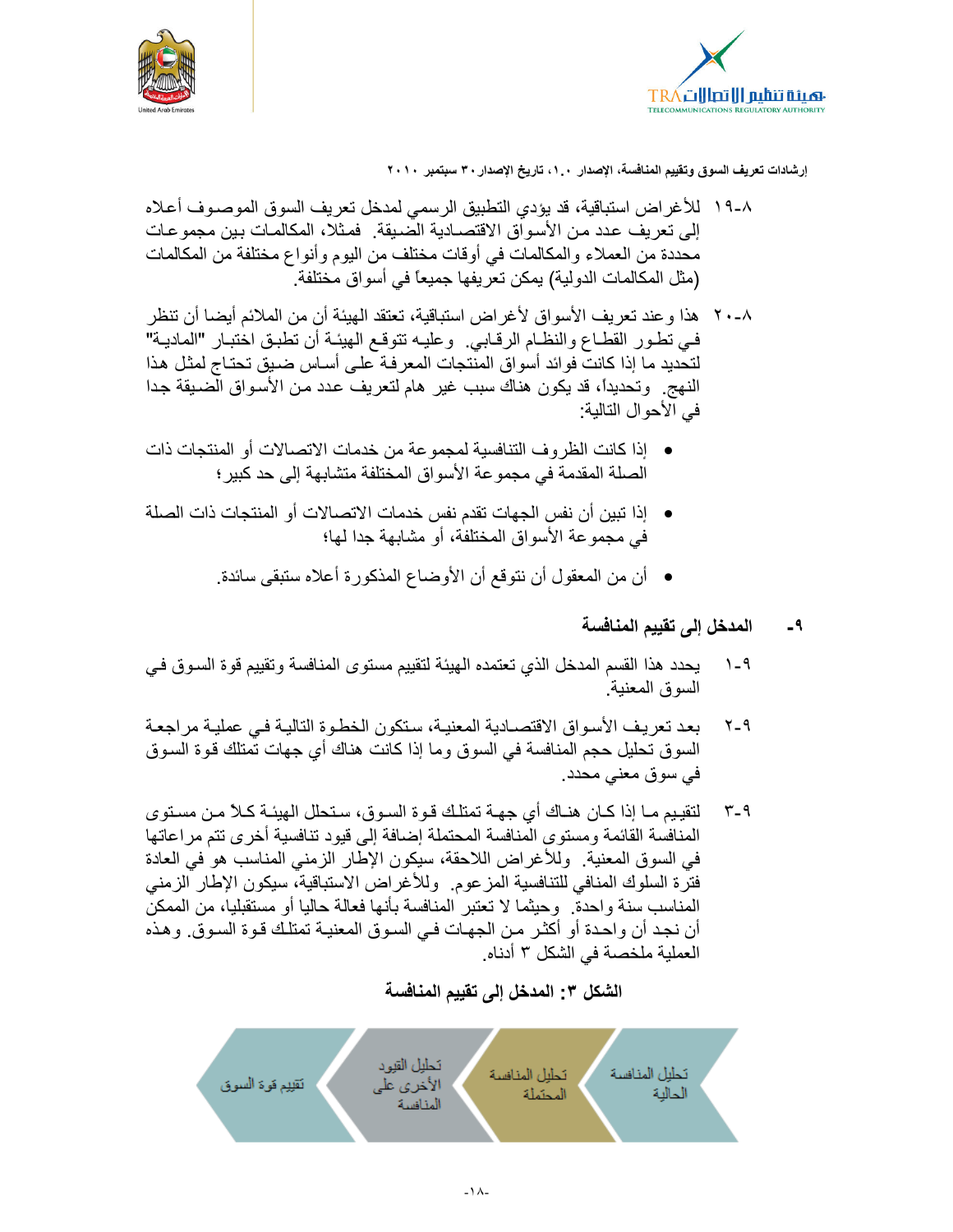



#### تحليل المنافسة القائمة في السوق المعنية

سبر اعى تحليل المنافسة القائمة للأغراض الاستباقية واللاحقة المدى الذي يقدم فيه  $\xi - 9$ المنافسون الحاليون أو المنافسون المجاورون (أي الجهات الأخرى التي تقدم منتجات مماثلة) في السوق المعنية قيوداً تنافسية على جهات أخرى في السوق المعنية، وبذلك يمنعون أي جهة واحدة من التصرف إلى حد ملموس بصورة مستقلة عن المنافسين والعملاء والمستهلكين

#### حصة السوق

- ستأخذ الهيئة تطور حصة السوق لجهة ما، مع مرور الوقت، كنقطة بدايـة لتقييم درجـة  $O-9$ قوة السوق لتلك الجهة في السوق المعنية. وتحديداً، ستضع الهيئة في اعتبار ها ما يلي:
- ٩-٥-١ يمكن قياس حصــة السـوق لتلك الجهـة بعدد مـن الطـرق المختلفـة. فعلـى سبيل المثال، بمكن قياسها باستخدام حصىتها من المشتركين أو الخطوط أو البيانـات أو الدقائق أو المبيعات (الإيرادات) أو الطاقـة التـي تستحوذ عليهـا الجهـة فـي السوق المعنية. ۖ وستنظر الهيئة في مجموعة من التدابير اعتمادا على السياق.
- ٩-٥-٢ تنص المادة ٥-٣ من تدابير حمايـة المنافسـة أنـه "سبكون افتر اض لأول و هلـة ولكن قابل للدحض أن اتفاقيـة تفـاهم لـن تتعـار ض مـع المـادة ٥-١ [المتعلقـة بالاتفاقيات أو التفاهمات الرسمية والغير رسمية المضبادة للتنافسية]، إذا كانت حصـة السوق المشتركة لكافة أطراف الاتفاقيات أو التفاهمات لا تتجاوز ١٥% في أي من الأسواق المعنية المتأثرة بالاتفاقية أو التفاهم".
- ٩-٥-٣ تنص المادة ٦-٣ من تدابير حماية المنافسة أنـه "يكون افتراض لأول وهلـة ولكن قابل للدحض أن جهة ما لا تمتلك قوة السوق في السوق المعنية إذا كانت حصنها السوقية لا تتجاوز ٤٠% من السوق المعنية".
- ٩-٥-٤ ومن جهة أخرى، لا تدل حصــة السوق العاليـة نسبيا بالضـرورة أن لدى جهـة معينة فوة السوق في سوق معنية. فمثلا، الجهة التي تمتلك حصـة سـوق عاليـة نسبيا قد لا تمتلك قوة السوق حيث تكون الحواجز أمام الدخول الى السوق قليلة جدا والتهديد المدرك للدخول عالى نسبيا (أنظر الأقسام ٩-٧ الى ٩-٩ من هذه الإرشادات، والتي تصف كيف أن المنافسة المحتملة قد تحد من قوة السوق). وإضافة إلى ذلك، أينمـا كانت الأسواق ناشئة وتتوسع بسرعة، فإن حصص السوقية الكبيرة أقل دلالة على قوة السوق منها فـي الأسواق الأكثر نضـجا أو التي تنمو ببطء.

#### العوامل الإضافية

كما ذكرنا أعلاه، لأن حصة السوق العالية وحدها لا تؤكد بالضرورة وجود قوة السوق  $7 - 9$ في السوق المعنية، وحيث تكون المعلومات متاحـة فـإن الـهيئـة سـتدرس، بـالإضــافة إلـي تحليل حصــة السـوق، مجموعـة مـن العوامـل الأخـري للأغـراض الاسـتباقية واللاحقـة.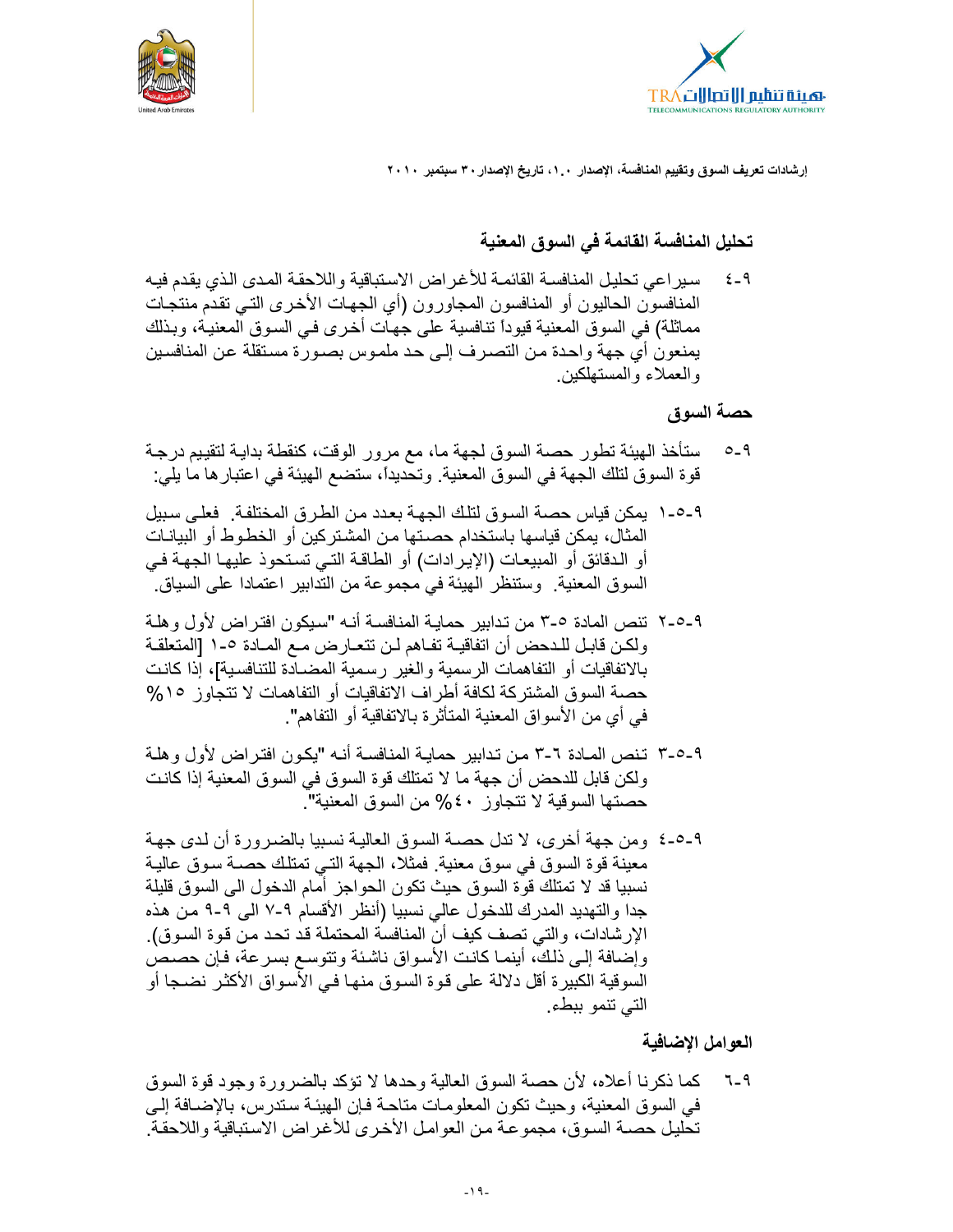



وتتضمن هذه العوامل تلك المذكورة في المادة ٥-٢ الخاصة بالتدابير الاستباقية لحماية المنافسة، والتي تم توضيح أهمها بصورة أفضل ضمن الأقسام التالية.

> عدد والحجم النسبي للمنافسين في السوق  $1 - 7 - 9$

قد تشير التغيرات في عدد والحجم النسبي للجهات بمرور الوقت إلـي أن هنـاك منافسـة فـي السـوق. وإذا كـان لـدي جـهـة مـا حصــة سـوق ثابتـة أو متنامية فمن الممكِّن أن يشير ذلك إلى أن تلك الجهة تمتلك قوة السوق في سوق معنية. وقد تنظر الهيئة في ذلك ضمن العوامل الأخرى. فمثلا، قد لا تكون حصة السوق المتنامية مرتبطة بقوة سوق طويلة الأمد إذا كان الجهة تتمتع بميزة تكنولوجية من المتوقع أن يتم التفوق عليها نسبيا وبسهولة أو خلال فترة زمنية قصيرة.

> إير إدات وموجودات الجهة المعنية وقيود القدرات  $Y - 7 - 9$

ستستخدم الهيئة هذه المعلومات لتقييم إلى أي مدى تكون جهة أو جهات معينــة قــادر ة علــي تكــر ار خـدمات الاتصـــالات أو المنتجــات ذات الصــلـة والأسعار المعروضة من قبل الجهات الأخرى.

فمثلا، إذا كانت جهـة مـا تمتلك طاقـة احتياطيـة فـي شـبكتها فإنهـا بـذلك تستطيع أن تنافس بشكل أفضل في السوق المعنية. وفي المقابل، إذا كانت الجهة لا تمتلك طاقـة فـي شبكتها الخاصـة، أو تستخدم حـق الوصـول إلـي شبكة جهة أخرى لتنافس في سوق التجزئـة، قد تكون قدرتـه محدودة جدا في المنافسة مقارنة بالجهات التي تمتلك الطاقة الاحتياطية و/أو شبكاتها الخاصة

> المزايا التكنولوجية أو التفوق التكنولوجي  $Y - 1 - 9$

ستعمل الهيئة على تقييم ما إذا كانت جهة ما لديها إمكانية الوصول إلى مز ايا تكنولوجية أو أنها متفوقة تكنولوجيا مما يعني أن المنافسين الفعليين أو المحتملين لن يكونوا قـادرين علـى تحقيق نفس مستوى تكـاليف الإنتـاج (أي عرض أسعار تنافسية) أو عرض منتجات مماثلة.

> إمكانية نقل قوة السوق من سوق لآخر  $2 - 1 - 9$

ستقدر الهيئة ما إذا كانت جهة ما قادرة على نقل وتوظيف قوتها السوقية من سوق إلى آخر .

فمثلا، ستقدر الهيئة ما إذا كان جهة ما قادرة على عرض حزم منتجات أو ربطها في الأسواق الأفقية ذات العلاقة بطريق تسمح لها بالتصرف إلى حد ملموس بشكل مستقل عن منافسيها وعملائها وفي النهايـة المستهلكين في السوق المعنية.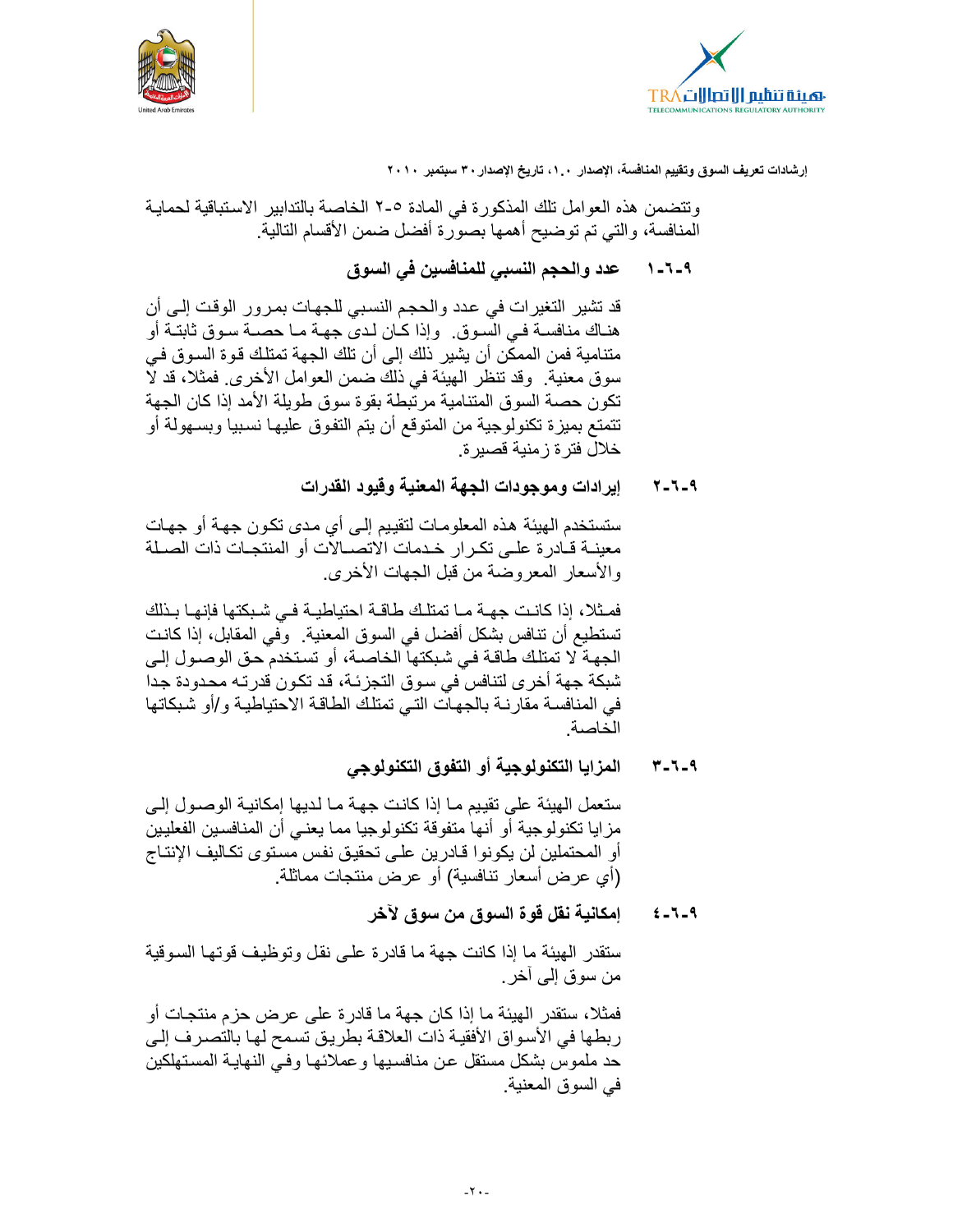



وسنقدر الهيئة أيضا إلى أي مدى نكون الجهة المدمجة عموديا قادر ة علـي نقل قو تها السو قية من سو ق المنتجات الر ئيسية إلى سو ق المنتجات الفر عية (التجزئـة). فمـثلا، الجهـة المدمجـة عموديـا التـى تعتبـر المـزود الوحيـد لمدخلات الجملة للمنتجات الفرعية قد يكون قادرا على استبعاد المنافسين من سو ق المنتجات الفر عية عن طريق فر ض أسعار ِ جملة عالية.

> خدمات الاتصالات أو المنتجات ذات الصلة – التنويع والتجديد  $0 - 1 - 9$

ستدرس الهيئة إلى أي مدى يتم تنويع خدمات الاتصـالات أو المنتجات ذات الصلة وكيف يتم تطوير وتقديم هذه المنتجات والخدمات، وذلك لأن مستوى الخيار المتاح للعملاء قد يقدم دليلا على المنافسة الفعالة.

حركـة الأسـعار مـع مـرور الوقت ومـا إذا كـان هنـاك أي علاقـة بـالتكـاليف  $7 - 7 - 9$ الأساسية

ستنظر الهيئة فيما إذا كانت حركة الأسعار مع مرور الوقت لها أي علاقة بالنكاليف الأساسية بما أن أي تباين قد يشير إلـى أن الأسواق المعنيـة غير تنافسية بشكل فعـال. وعنـد در اسـة حركـات الأسـعار /التكـاليف النسـبية، ستأخذ الهيئة أيضا في حسابها أي كفاءات في الإنتاج تتم مراعاتها على طول الفترة الزمنية ذَّات الصلة فقد يشير الَّدليل علَّى الْعائد على رأس المال المستثمر والذي يكون أكبر من تكلفة رأس المال لفترة طويلة من الزمن و/أو المنز ايد مع مرور الوقت، قد يشير إلى أن السوق غير تنافسي بشكل فعال

تحليل التنافس المحتمل في السوق المعنية

- ستدرس الهيئة إلى أي مدى تفرض المنافسة المحتملة قيداً تنافسياً على المؤسسات في  $V - 9$ السوق المعنبة.
- قد تمنع الحواجز أمام الدخول إلى السوق أو تعيق دخول وافدين جدد حتى وإن كانت  $\Lambda$ – 9 الجهات النشطة في السوق تجني الفوائد الاقتصـادية. وقد تأخذ هذه الحواجز شكل العوائق الماديـة أو الجغرافيـة أو القانونيـة. والحـواجز أمـام التوسـع هـى ذاتـها ولكنهـا تتعلَّق بقدرة الجهات الموجودة فعلاً في السوق على التوسع في التزويد. وعندما تكون هذه الحواجز عاليه، قد تكون المنافسة الفعلية والمنافسة المحتملة محدودتان. وعند تقييم مستوى المنافسة المحتملة في سوق ما لأغراض لاحقة ستنظر الهيئة تأثير الحلول القائمة على الحواجز أمام دخول السوق والتوسع
	- ٩-٩ من بين عوامل أخر ي، ستدرس الـهيئة ما يلي:
- ٩-٩-١ الوصول (بما في ذلك شروط وأحكام هذا الوصول إضافة إلى إمكانية الوصـول المزودة من خلال المتطلبات التنظيمية) إلى المرافق أو خدمات الاتصــالات أو المنتجات ذات الصلة التي يكون تكر ار ها (استنساخها) محظور بشكل فعـال أو من الصعب تحقيقه بسبب اعتبارات تقنية واقتصـادية (بمـا فـي ذلك اعتبـارات حجم الإنتاج ونطاقه، ومزايـا المشـغل الأول أو المبكر والوصـول إلـى شبكات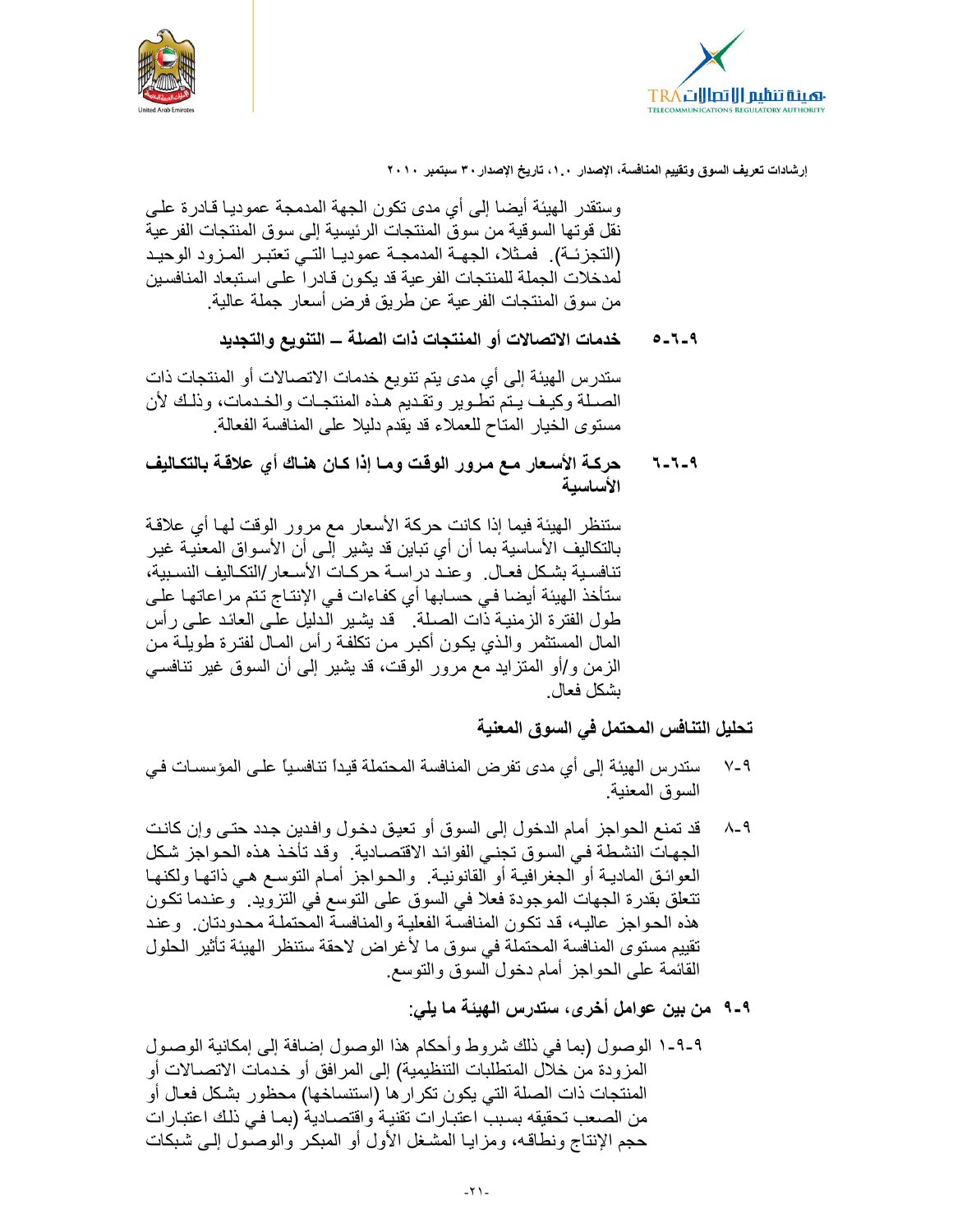



البيع والتوزيع المطورة). إن الوصول إلى مرافق، أو خدمات الاتصـالات أو .<br>المنتجات ذات الصلة، للجهات التي تمتلك قوة السوق في الأسواق المعنية قد تفرضـه الهيئـة بموجب شروط وأحكـام تنظيميـة ممـا يقلّل مـن الحـواجز أمـام الدخول إلى أسواق الخدمات والمنتجات الفرعية ذات العلاقة

- ٩-٩-٢ الوصول إلى أسواق رأس المال والموارد المالية (قد يجد الوافد الجديد جذب الاستثمار والقروض المضمونة أكثر صعوبة عليه من منشأة مؤسسة وقائمة)؛
	- ٩-٩-٣ توفر الموارد النادرة (مثل الطيف الترددي).
- ٩-٩-٤ القيود التنظيمية والقانونية (بما في ذلك براءات الاختراع وشرط الحصول على ترخيص والنزامات النرخيص وصوابط الأسعار وأي النزامات خدمية عامة).
- ٩-٩-٥ الحواجز أمـام الدخول إلـى الأسواق كمـا ورد وصـفها فـي القسم ٨-١٥-٣ من هذه الار شادات
	- ٩-٩-٦ تكاليف تحول العميل (كما ورد وصفها في المادة ٨-١١)؛

٩-٩-٧ تأثير ات الشبكة''.

- ٩ ١٠ من ر أي الهيئة أنه يجب أن يستند الإطار الزمني المناسب لتقييم المنافسة المحتملـة فـي سوق معنية على أرجحية أن تصبح السوق المعنية:
- ٩-١٠-١ تنافسية بشكل فعال ــ وفي هذه الحالة تكون مدة سنة (١) واحدة هي الإطار الزمنى المناسب ؛
- تنافسية في المستقبل ـــ وفي هذه الحالة قد تنظر الهيئة أيضا في التطورات  $Y - 1 - 9$ المرجحة ما بعد إطار السنَّة الواحدة الزمني الأولى لمدة تصلُّ إلى سنة أخر ي.

## تحليل حواجز تنافسية أخرى في سوق معنية

- ٩-١١ ستدرس الهيئة حواجز تنافسية أخرى في سوق معنية مثل قوة المشتري المقابلة، وهي مقدرة المشترين على ممارسة قوة السوق والتأثير على الأسعار وتحديد من خلال المفاوضات المباشرة. وتستطيع قوة المشتري المقابلة الحد من قوة السوق لجهة ما لأنها تخفض قدرة هذه الجهة علَّى رفع الأسعار . فمثلا، إذا كان مشتري معين يستحوذ على حصـة هامة من الطلب على خدمة اتصـالات أو منتج ذي الصلة من تلك الجهة فقد يكون قادرا علـى التـأثير فـي السـعر و/أو شـروط وأحكـام تقديم ذلك المنـتج أو الخدمـة وستعمل الهيئة على نقييم الشروط النالية التي قد نحسن قوة المشتري المقابلة:
- توفر نطـاق مـن خـدمات اتصــالات أو منتجـات ذات صـلة أخـرى والمـدى  $1 - 11 - 9$ الذي ينبغي للمشتري أن يكون على إطلاع جيد بهذا النطـاق (حين يكـون

١٢ يكمن تأثير الشبكة في كيف تكون القيمة التي ينفعها المشركة المراسلي المستقبل المعالم المعالم المستقلات الأخر قد تتمتع بميزة تنافسة على الشبكت الأعبر قد تتمع بميزة تنافسة على الشبكت الأعبر قد تتمع بميزة تنافسة على الشبكت ا يوجد ربط بين الشبكتين.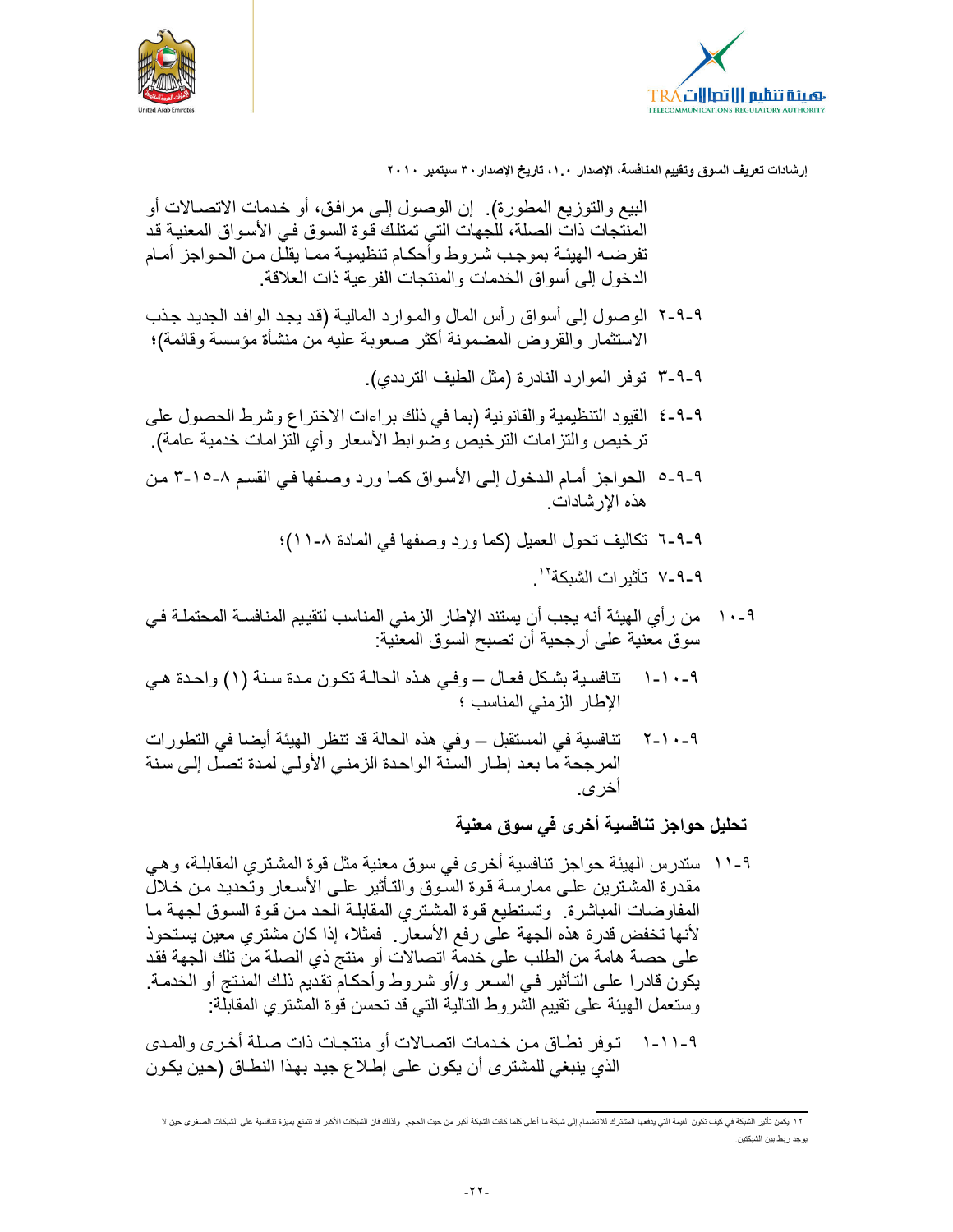



- تكلفة التحول بين الجهات المزودة (إذا كانت تكلفة التحول منخفضـة تكون  $Y - 11 - 9$ قوة المشتري المقابلة أقوى).
	- قدرة المشتري على إنتاج خدمة الاتصالات أو المنتج ذي الصلة بنفسه؛  $T-11-9$
- الدليل عن محدودية عدد المشترين البدلاء لخدمة الاتصالات أو المنتج ذي  $2 - 11 - 9$ الصلة (إذا كانت الجهة معتمدة على عدد قليل من المشترين — أو إذا كـان المشترون قادرين على نتسيق قراراتهم الشرائية – فذلك سيزيد من قوة المشتر ي المقابلة).

#### تقييم قوة السوق

- ١-١٢ تعرف تدابير حماية المنافسة مفهوم قوة السوق بأنه "مركز قوة اقتصادية تتمتع به جهة ما، سواء بشكل منفرد أو مشترك مـع أخرين، ويمكنهـا مـن التصـرف إلـى حـد ملمـوس بشكل أحادي مستقل عن منافسيها وعملائها والمستهلكين النهائيين".
- ١-١٣ حيث تكون قوة السوق في يد جهة واحدة منفردة، يشار عادة إلى ذلك بعبارة قوة السوق الأحادية في السوق المعنية.
- ٩-١٤ بالإضافة إلى حالة جهة واحدة تمتلك قوة السوق، يُحتمل أن تمتلك أكثر من جهة قوة السوق بشكل مشترك. ويشار عادة إلى ذلك بعبارة قو السوق الجماعية في سوق معنية. وستنظر الهيئة في إمكانية وجود قوة سوق جماعية في سوق معنية من خلال المزيد من الفحص في حال توفر الظروف لجهات معينــة للتواطـؤ بشكل سري™ من أجل الحفاظ على نتائج السوق التي لا تتوافق مع النتائج المتوقعة في سوق تنافسي.
- ٩-١٥ من أجل نقييم وجود قوة السوق الجماعية في سوق معنية، وبالإضافة إلى العوامل التـي تحدد المسنوي العـام للمنافسـة كمـا ورد وصـفها أعـلاه، سنتظر الـهيئـة فيمـا إذا كانـت الظروف في السوق نقود باتجاه وجود قوة سوق جماعية. وقد تم توضيح هذه العوامل بمز يد من التفاصيل أدناه ِ
	- ٩-١٥-١ الحوافز المحتملة للتواطؤ

سبكون الحـافز للتواطـؤ الضـمني أقـوى حيث يكـون هنـاك عـدد قليـل مـن الجهات النشطة تستحوذ على حصص سوقية متشابهة نسبيا وتعمل في أسو اق مستقر ة أو ناضجة نسبيا.

٩\_٥ ١ ـ ٢ - القدرة على التواطؤ

تشمل العوامل التي تسهّل المحافظة على اتفاق تواطؤ (ضمني) وجود مستويات وهياكل تسعير شفافة وبسيطة

١٣ تشير عبارة التواطؤ الضمني إلى احتمالية أن تتواطأ الجهات بدون اتفاق صريح أو حتى التراسل بشأن نية كل منها إلى الأخرى.